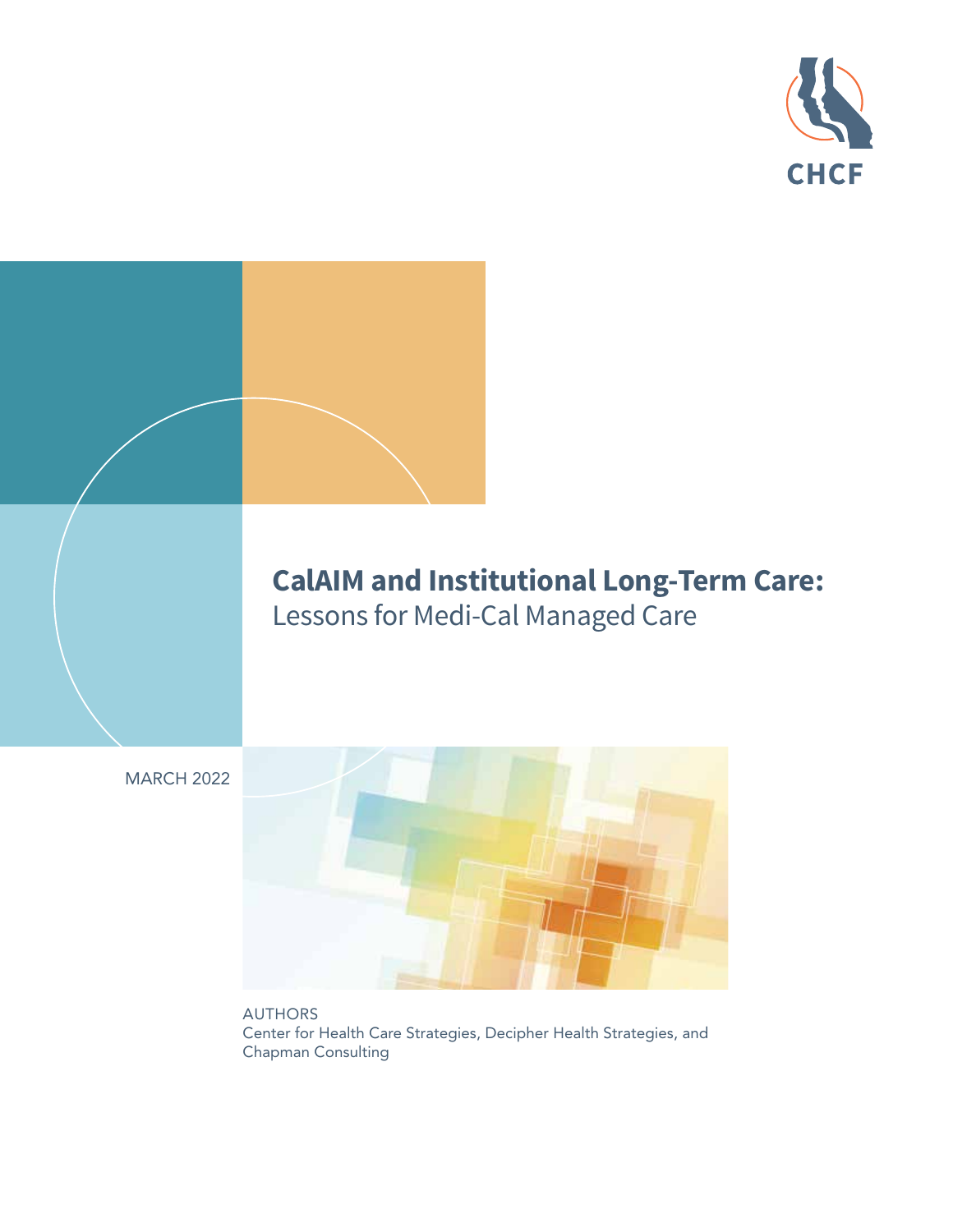#### About the Author(s)

Carrie Graham, PhD, is the director of long-term services and supports at the [Center](https://www.chcs.org) [for Health Care Strategies](https://www.chcs.org), a policy design and implementation partner devoted to improving outcomes for people enrolled in Medicaid, including those dually eligible for Medicare and Medicaid. Hope Glassberg, MPA, is the president of Decipher Health Strategies, a firm providing experience at the intersection of health policy, strategy, and operations to states, nonprofits, and technology organizations. Athena Chapman, MPP, is president; Elizabeth Evenson is senior policy director; and Samantha Pellón, MPH, is policy director at [Chapman Consulting](https://www.chapmanconsult.com), which provides strategic planning, meeting facilitation, organizational support, market research, and regulatory and statutory analysis to organizations in the health care field.

See Appendix A for a list of contributors.

#### About the Foundation

The [California Health Care Foundation](http://www.chcf.org) is dedicated to advancing meaningful, measurable improvements in the way the health care delivery system provides care to the people of California, particularly those with low incomes and those whose needs are not well served by the status quo. We work to ensure that people have access to the care they need, when they need it, at a price they can afford.

CHCF informs policymakers and industry leaders, invests in ideas and innovations, and connects with changemakers to create a more responsive, patient-centered health care system.

# [Introduction](#page-2-0) 3 [Background](#page-3-0) 4 [Institutional LTC for Medi-Cal Enrollees Before CalAIM](#page-3-0) [CalAIM Institutional LTC Carve-In](#page-4-0) [Other Related CalAIM Initiatives](#page-4-0) [1. Access to Institutional Long-Term Care](#page-4-0) 5 [Payment Strategies to Promote Access](#page-4-0) [Uniformity Across Plans](#page-5-0) 2. [Care Transitions](#page-6-0) 7 [Financial Design and Managed Care Contracting](#page-6-0)  [Housing Supports for Successful Transitions](#page-8-0) [Supports for Informal Caregivers](#page-9-0)  [Identification of Appropriate Transition Candidates](#page-9-0)  [Diversion from Institutions](#page-11-0) [3. High-Quality Institutional Care](#page-12-0) 13 [Payment Strategies that Incentivize Quality](#page-12-0) [Accountability and Oversight](#page-13-0)  [4. Promotion of Equity in Long-Term Care](#page-14-0) 15 [Design of an Institutional LTC Carve-In that](#page-15-0)  [Elevates Equity](#page-15-0) [Key Takeaways](#page-16-0) 17 Appendices and the state of the 19 [A. Acknowledgements](#page-18-0) [B. Institutional Long-Term Care Facilities, by County](#page-19-0)  [and Model](#page-19-0) [Endnotes](#page-22-0) 23

**Contents**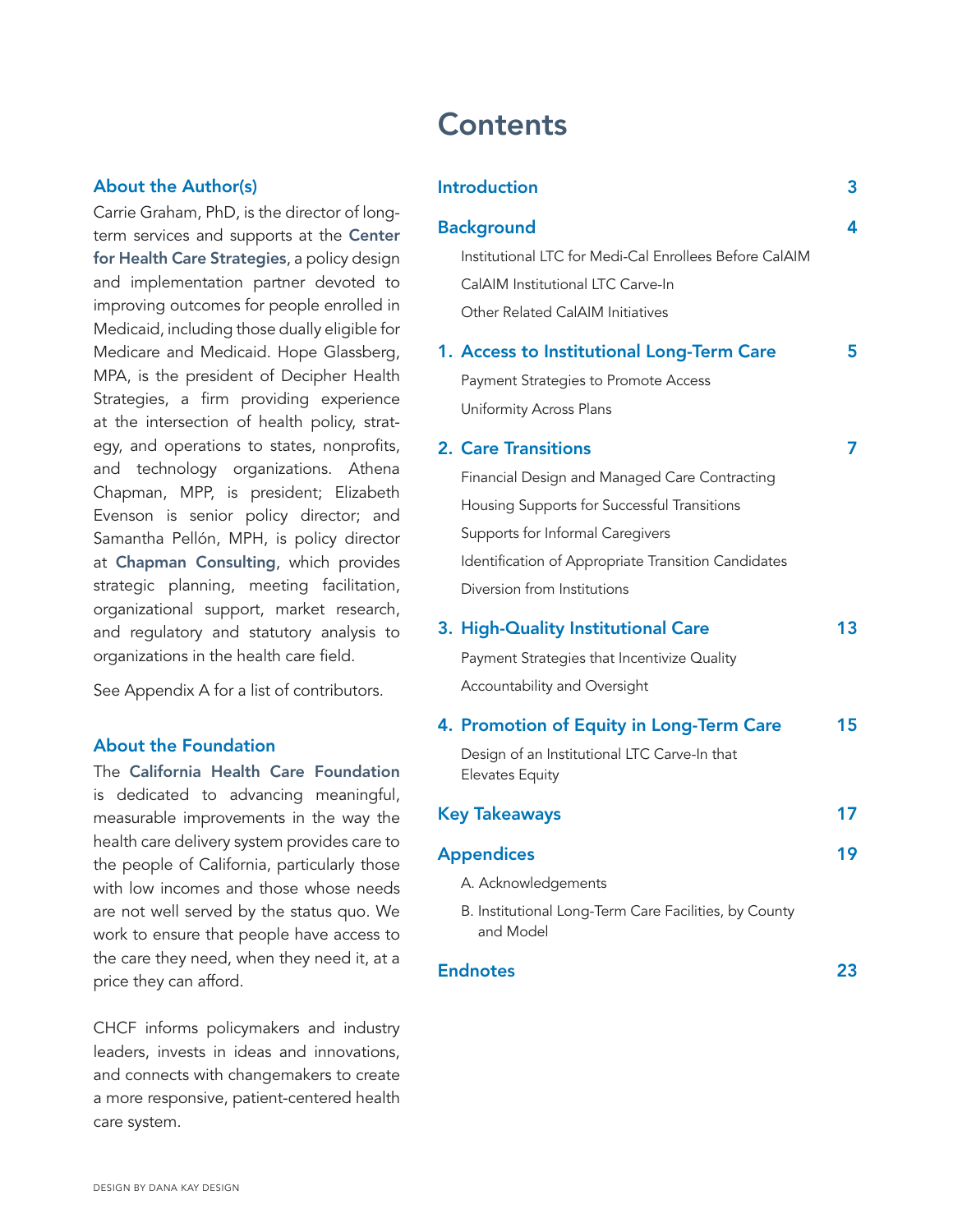# <span id="page-2-0"></span>Introduction

alAIM (California Advancing and Innovating<br>Medi-Cal)<sup>1</sup> is a comprehensive, multiyear<br>effort led by the California Department of Medi-Cal)<sup>1</sup> is a comprehensive, multiyear effort led by the California Department of Health Care Services (DHCS) that seeks to implement broad delivery system, program, and payment reform across California's Medi-Cal (Medicaid) program.2 Like many states, California uses managed care delivery systems<sup>3</sup> to administer Medi-Cal. Currently, over 8 in 10 Medi-Cal enrollees are in Medi-Cal managed care plans (MCPs), $4$  and this number will increase as CalAIM further expands mandatory managed care enrollment.5

One CalAIM reform initiative — the institutional long-term care (LTC) carve-in — will require that care in nursing homes and other institutional settings be provided as a benefit through Medi-Cal MCPs statewide as of January 1, 2023 (see sidebar). To support the design and implementation of this initiative, this report describes the challenges, opportunities, and lessons learned from (1) California counties where institutional LTC has previously been carved in to MCPs, and (2) other states where institutional LTC has been administered by MCPs. This paper focuses on the experiences of seniors and adults with disabilities, including those with Medi-Cal only and those with both Medi-Cal and Medicare (dually eligible enrollees), synthesizing information from literature reviews and interviews with both California

CalAIM for Seniors and People with Disabilities is a series of reports focusing on elevating experiences from California and other states to ensure

CalAIM reforms impacting Medi-Cal's seniors and people with disabilities build on past efforts to integrate and improve care.

and national experts, and describes opportunities to design a system that achieves the following:

- 1. Improves access to appropriate institutional care for those who need it
- 2. Promotes care in home and community-based settings and diverts care away from institutions when possible and desired by the person receiving care
- 3. Promotes higher quality of care in institutional settings
- 4. Addresses equity and care disparities in California's LTC services

This report is intended to inform state officials, MCP leaders, institutional LTC providers, community providers serving individuals with LTC needs, and advocates, who will all play unique roles as this policy moves forward. Specific takeaways for these audiences are highlighted in the conclusion.

#### Institutional Long-Term Care Settings

- $\blacktriangleright$  Skilled nursing facilities
- $\blacktriangleright$  Subacute facilities
- $\blacktriangleright$  Pediatric subacute facilities
- $\blacktriangleright$  Intermediate care facilities (ICFs)
	- **EXECUTE:** ICF/DD (Developmentally Disabled)
	- **> ICF/DD-H (Habilitative)**
	- **> ICF/DD-N (Nursing)**
- $\blacktriangleright$  Specialized rehabilitative services in skilled nursing facilities and ICFs

Note: See Appendix B for the number and type of facilities by county and model.

Source: "[California Advancing and Innovating Medi-Cal](https://www.dhcs.ca.gov/CalAIM/Pages/calaim.aspx)  [\(CalAIM\) Proposal](https://www.dhcs.ca.gov/CalAIM/Pages/calaim.aspx)," California Department of Health Care Services, January 2021.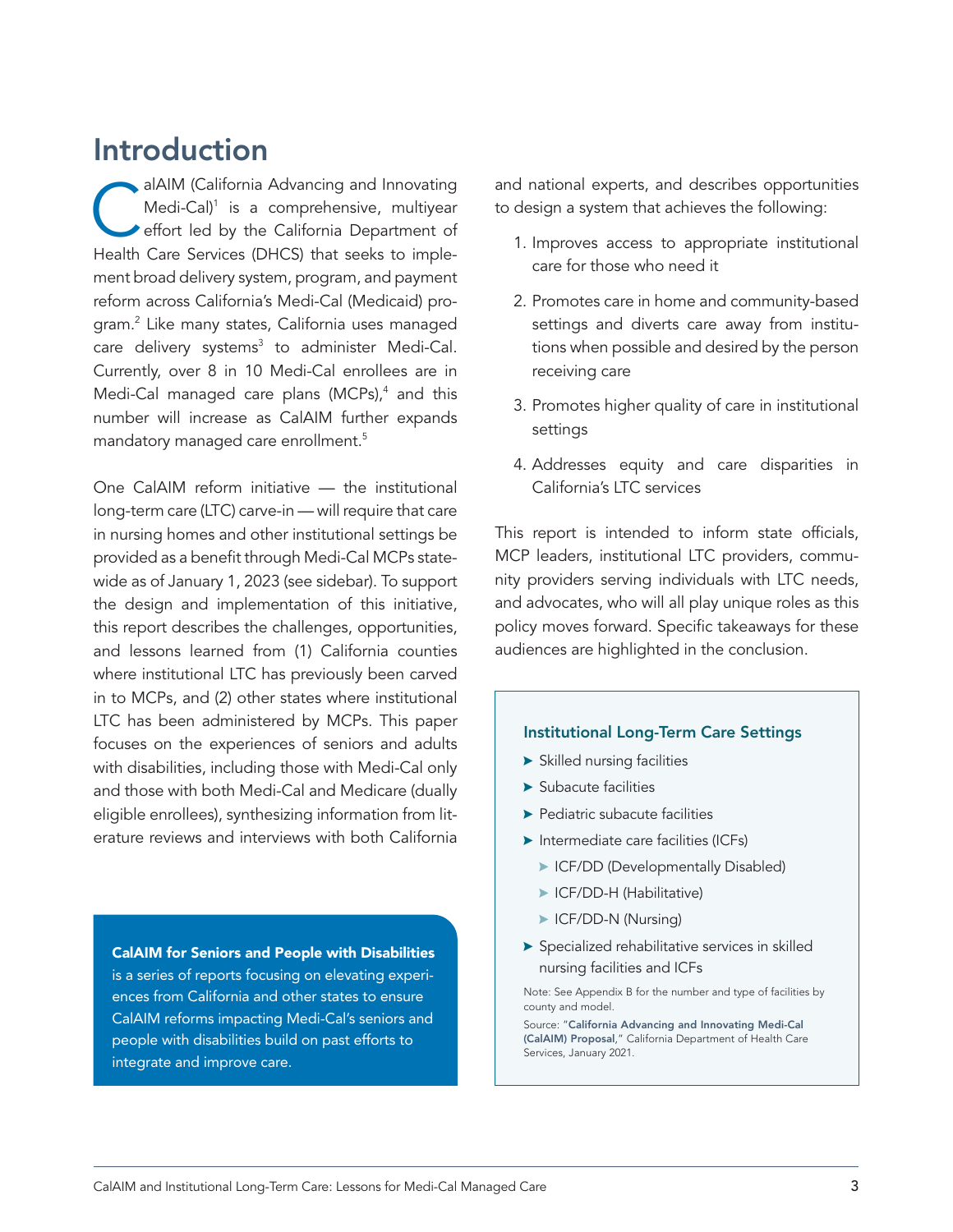# <span id="page-3-0"></span>Background

## Institutional LTC for Medi-Cal Enrollees Before CalAIM

Currently, Medi-Cal's institutional LTC benefit is fully "carved in" to Medi-Cal managed care in less than half (27) of California counties — including those with a [County Organized Health System](https://www.dhcs.ca.gov/services/Documents/MMCD/MMCDModelFactSheet.pdf)<sup>6</sup> (COHS) model and those participating in the [Coordinated](https://www.dhcs.ca.gov/provgovpart/Pages/CoordinatedCareInitiative.aspx) **[Care Initiative](https://www.dhcs.ca.gov/provgovpart/Pages/CoordinatedCareInitiative.aspx)<sup>7</sup>** (CCI). In the other 31 counties, institutional LTC beyond the first 60 days of a stay is "carved out" of the Medi-Cal managed care benefit (Figure 1). In counties where LTC is carved out, Medi-Cal managed care enrollees who are admitted to an institution such as a nursing home are disenrolled from their MCP after 60 days in the facility and enrolled in Medi-Cal Fee-for-Service (FFS). Further, in the 31 non-COHS and non-CCI counties, dually eligible enrollees, who are the majority of Medi-Cal enrollees using skilled nursing care, are not mandatorily enrolled in Medi-Cal managed care, so they may begin their nursing home stay already in Medi-Cal FFS.

#### Figure 1. Institutional Long-Term Care Carve-In Status in California Counties



\* Will also be moving people eligible for both Medicare and Medi-Cal (dually eligible enrollees) into mandatory Medi-Cal managed care by January 1, 2023. Note: *COHS* is County Organized Health System; *CCI* is Coordinated Care Initiative; *MCP* is managed care plan; *LTC* is long-term care. Source: Author analysis based on California Department of Health Care Services sources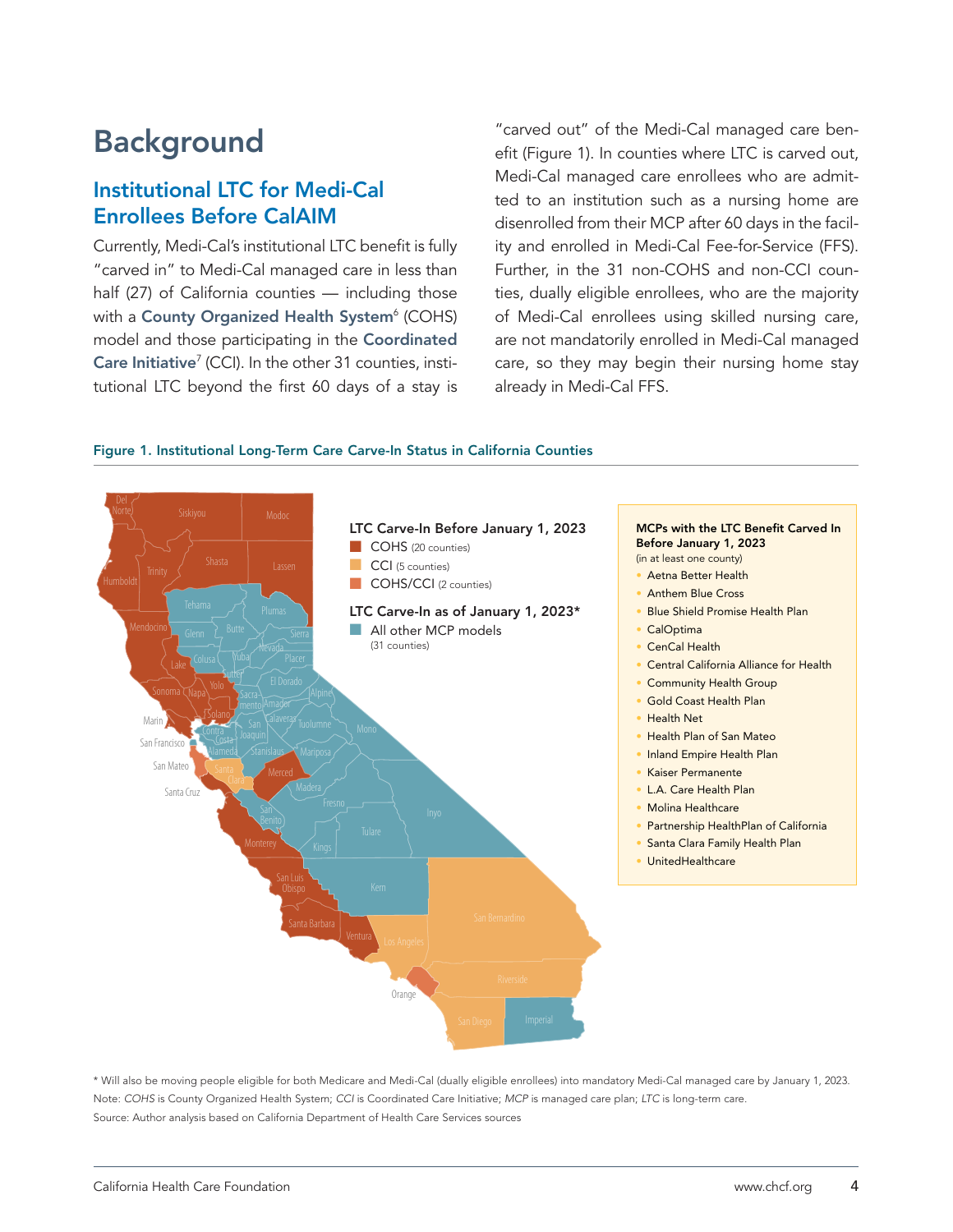## <span id="page-4-0"></span>CalAIM Institutional LTC Carve-In

Effective January 1, 2023, under CalAIM, institutional LTC will become a mandatory statewide Medi-Cal managed care benefit, meaning that MCPs will be responsible for institutional care in all 58 counties. In addition, dually eligible individuals will be mandatorily enrolled in Medi-Cal managed care statewide. Thus, institutionalized Medi-Cal managed care enrollees in the 31 counties referenced above will no longer be disenrolled from their MCP after 60 days. This will also mean that Medi-Cal enrollees in those 31 counties who are currently residing in LTC facilities and currently have Medi-Cal FFS will be mandatorily enrolled into an MCP at the beginning of 2023.

### Other Related CalAIM Initiatives

Alongside the institutional LTC carve-in, CalAIM includes several initiatives, such as Population Health Management, Enhanced Care Management, and Community Supports, that will all be helpful to MCPs as they provide care to their institutionalized members or to prevent institutionalization.<sup>8</sup> Suggestions for leveraging these related initiatives are interspersed below.

# 1. Access to Institutional Long-Term Care

While DHCS's policy goal is to provide Medi-Cal recipients with home and community-based services (HCBS) instead of institutional care when desired and possible, there is still a need for some Med-Cal enrollees to receive care in institutions, at least temporarily. Thus, it is imperative for Medi-Cal enrollees to have access to high-quality institutional care when they need it. Nationally, Medicaid enrollees often have fewer choices of institutional care settings because Medicaid pays lower rates than private pay or Medicare. In California counties where MCPs carved in institutional LTC before CalAIM, it has been reported that some facilities have been reticent to contract with MCPs or admit Medi-Cal members.<sup>9</sup> It can be especially difficult to find the right placement for those with complex needs, behavioral health issues, or substance use disorders. In addition to payment barriers, facilities are facing a direct care workforce shortage that makes it difficult to recruit and train the additional staff needed to appropriately care for those with complex needs,<sup>10</sup> further disincentivizing facilities from entering into contracts with MCPs.

## Payment Strategies to Promote Access

In a managed care delivery system, MCPs have the flexibility to use strategies such as payment incentives to encourage higher quality providers to contract with their plan and admit their members, especially those who require a high level of support. Some MCPs in California that currently carve in institutional care use these strategies:

 $\triangleright$  One California Cal MediConnect (CMC) program plan encourages LTC facilities to admit their members with complex needs by allowing the facilities to directly invoice the plan for additional services that might be needed. For example, if a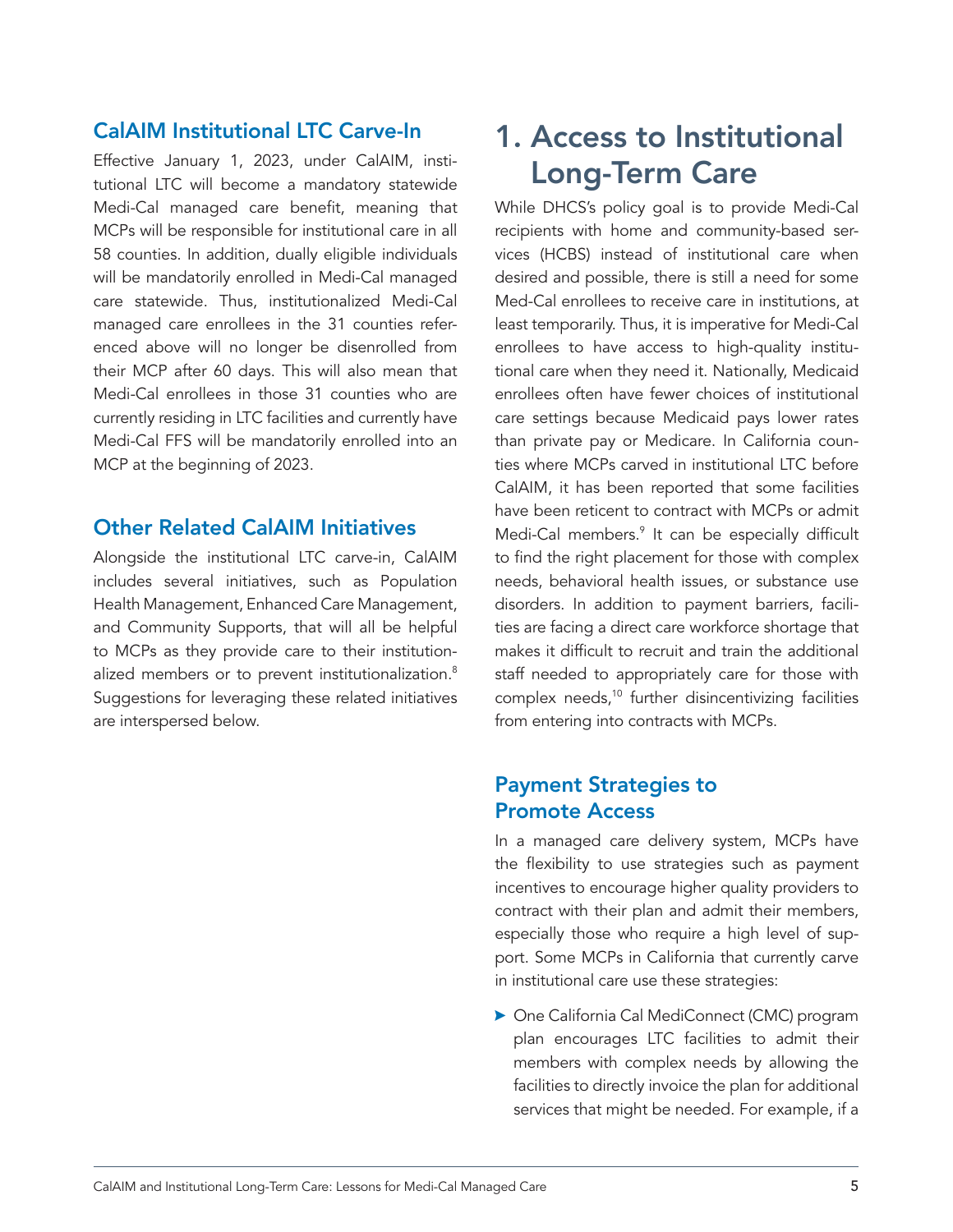<span id="page-5-0"></span>member requires around-the-clock supervision, the MCP allows the facility to invoice them for "bedside sitters," even though this is not a traditionally reimbursable service.<sup>11</sup>

 $\blacktriangleright$  In California, to encourage contracting with a reluctant facility, one CMC plan reported offering an incentive payment for every admission; this model also built in penalties for hospital readmissions and a penalty if the facility fell below four stars in the Centers for Medicare & Medicaid Services' (CMS's) five-star rating system.<sup>12</sup>

#### Timely and Adequate Payment

Generally, managed care delivery systems can be associated with efforts at cost containment. A multistate report on Medicaid managed long-term services and supports (LTSS) found that provider organizations sometimes avoided contracting with MCPs due to concerns about low or slow reimbursement.13 Long-term care providers in California and New York have both cited timely payment as a barrier to contracting with MCPs.<sup>14</sup> Consumer advocates in New York, Florida, and Illinois reported that following the transition to managed LTSS, MCPs reduced the number and duration of services for some individuals.<sup>15</sup> For MCPs to attract providers especially the highest quality facilities — into their networks, detailed parameters for timely payment to facilities used across MCPs and geographies would be helpful.

- In Illinois, MCPs meet with nursing facility management companies to help them understand the authorization and billing process to prevent any billing delays.<sup>16</sup>
- $\blacktriangleright$  In Florida, the Medicaid agency sends staff to nursing facilities to provide training and support to increase facility staff's foundational knowledge of billing, residents' rights, and required paperwork associated with the LTC carve-in.<sup>17</sup>

 $\blacktriangleright$  California, New York, and Illinois all require MCPs to pay institutional providers the same rate as had been paid under FFS.<sup>18</sup>

## Uniformity Across Plans

In counties that have several MCPs, one facility may have Medi-Cal residents who are each a member of a different MCP, and the facility will need to contract with all of them. Facilities are at risk for increased administrative burden if payment and quality measures are not consistent across all of the MCPs that they contract with. In California, many MCPs delegate partial or full risk to other managed care plans or medical groups. Delegation of care increases the number of entities that LTC facilities are accountable to and can further complicate the administrative burden for facilities.

As California designs its institutional LTC carve-in, the state has an opportunity to put forth consistent standards for both payment and quality metrics that can reduce the administrative burden on facilities and encourage them to contract with all of the MCPs in their county, resulting in more access and choice for Medi-Cal enrollees.

In New York's LTC carve-in, MCPs were able to retain some local control over their own quality standards, which created confusion and administrative burdens for providers that were trying to meet the multiple, distinct quality standards of all their contracted MCPs. This stood in contrast to the more unified experience in the FFS model. More standardization of quality expectations from the state could have created a smoother implementation experience.<sup>19</sup>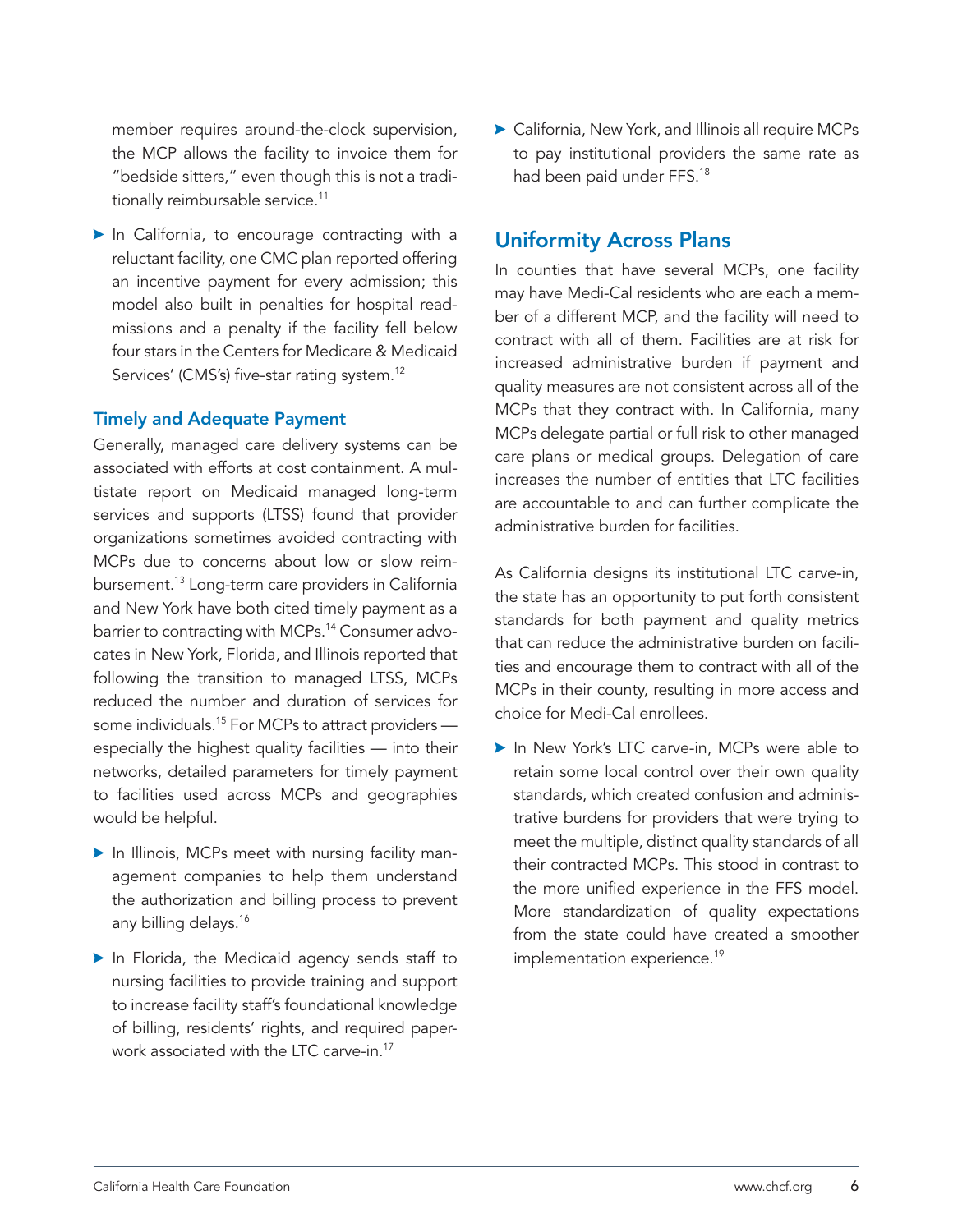# <span id="page-6-0"></span>2. Care Transitions

Most older adults and people with disabilities would rather receive LTSS (see sidebar) at home than in an institution such as a nursing home. $20$  The country's Medicaid system, however, has long exhibited an institutional bias — meaning that the federal government requires Medicaid State Plans to provide care in nursing homes while HCBS are optional Medicaid services that often have limited slots and waiting lists.<sup>21</sup> One significant opportunity offered by the new institutional LTC carve-in in California is the ability to structure the managed care benefit to incentivize and promote care for Medi-Cal enrollees in community settings, where appropriate, instead of in more costly institutional care. This is often called "[rebalancing](https://www.medicaid.gov/medicaid/long-term-services-supports/balancing-long-term-services-supports/index.html)"<sup>22</sup> toward HCBS.

Long-term services and supports (LTSS) are defined as an array of services that can be provided to older adults and people with disabilities who need assistance with activities of daily living (ADLs) or instrumental activities of daily living (IADLs). They can include personal assistance services, transportation, meal preparation, and homemaking assistance. LTSS can be provided in institutional settings such as nursing homes, or in home and communitybased settings such as assisted living or in a person's home. When policy is designed to make it easier to provide these services in community settings, that is called "rebalancing."

Source: Erica L. Reaves and MaryBeth Musumeci, *[Medicaid](https://www.kff.org/medicaid/report/medicaid-and-long-term-services-and-supports-a-primer/)  [and Long-Term Services and Supports: A Primer](https://www.kff.org/medicaid/report/medicaid-and-long-term-services-and-supports-a-primer/)*, Kaiser Family Foundation, December 15, 2015.

California has a long history of rebalancing toward HCBS services and is ranked 8th in the nation based on the percentage of care in community settings versus institutions. $23$  California has a robust, self-directed HCBS personal assistance services program called [In-Home Supportive Services](https://www.cdss.ca.gov/in-home-supportive-services)<sup>24</sup> that allows eligible Medi-Cal enrollees with LTSS needs to hire a caregiver and direct their own care at home. But there is still room for improvement. According to the [AARP LTSS Scorecard](http://www.longtermscorecard.org/databystate/state?state=CA),<sup>25</sup> 1 out of every 10 residents in a California nursing home has "low care needs" and could be served in the community if the right supports were available.<sup>26</sup> Some nursing home residents also remain institutionalized, not because they physically need institutional care, but because they lack affordable or accessible housing or lack access to the HCBS that they need to live well in community settings.<sup>27</sup> This section of the report explores examples and insights from California, other states, and national experts on important considerations for structuring an LTC carve-in benefit to ensure that, wherever possible, care is being provided in home and community settings rather than in institutions.

# Financial Design and Managed Care **Contracting**

In managed care delivery systems, multiple financial design and contract elements can impact where and how care is delivered, such as payment ratesetting, payment for non-traditional services, and payment incentives.<sup>28</sup> These strategies are not mutually exclusive, and states often implement multiple strategies simultaneously.

#### Rate-Setting

When MCPs are paid less for members receiving LTSS in community settings than those in institutional settings, it can create a financial incentive for plans to keep members in institutional settings. It can also mean that there are fewer resources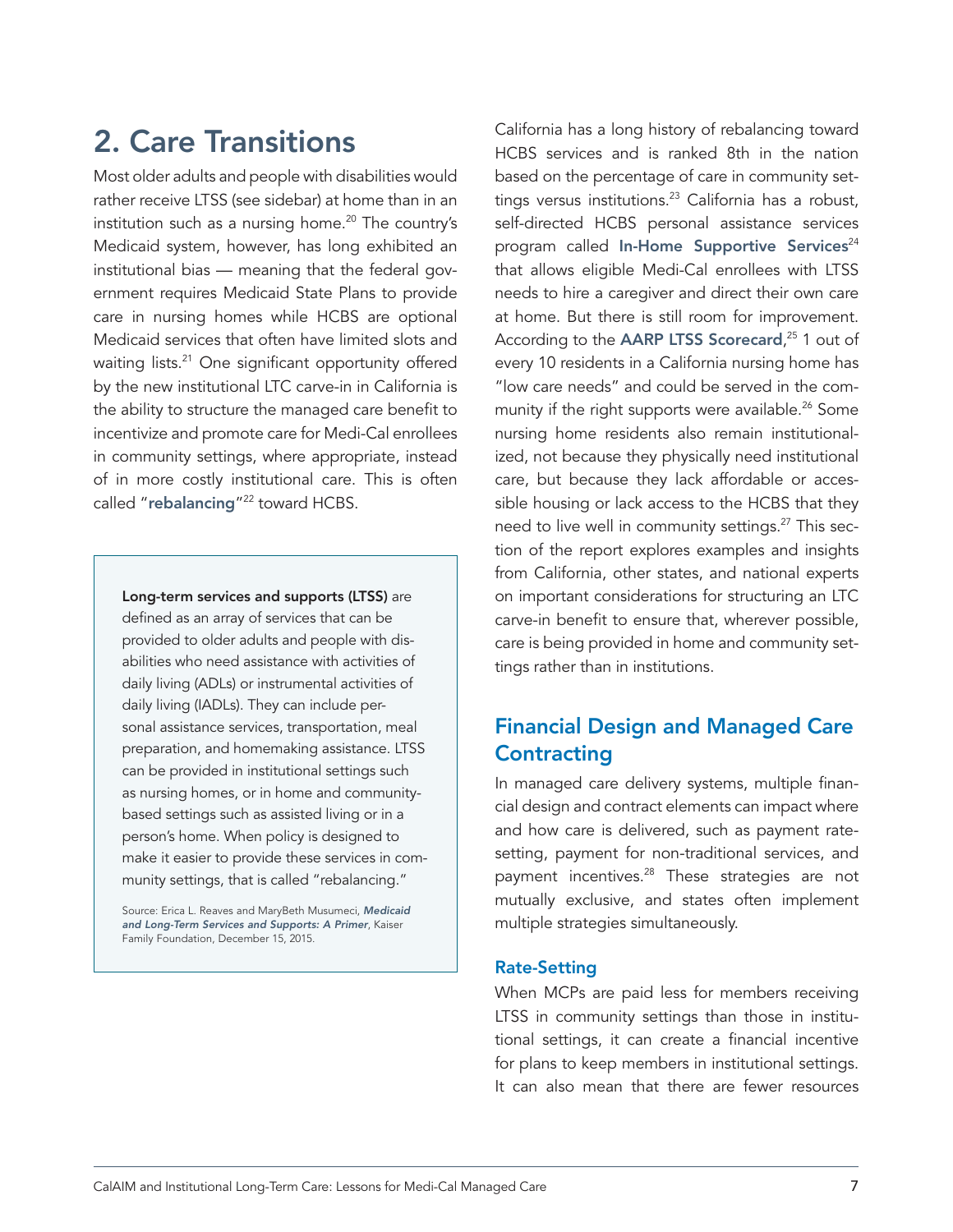available to cover the costs of transitioning members to the community and supporting them in that environment. States that are committed to rebalancing try to avoid structuring their payments in ways that incentivize institutional care. In California counties where institutional LTC is currently carved in, MCPs typically receive a higher capitation payment for members receiving institutional care than for those living in the community, even when they require a similar level of care. This arrangement does not incentivize transitions out of or diversions from institutional settings.<sup>29</sup> The structure of the new CalAIM LTC carve-in presents an opportunity to change these incentives.

In order to incentivize HCBS over institutional care, several states design long-term care payment rates so that functional status or level of service need, rather than setting of care, drives payment. These are often called "[blended](https://clpc.ucsf.edu/sites/clpc.ucsf.edu/files/reports/MLTSS%20Capitation%20to%20Promote%20HCBS%2011-17.pdf)" rates.<sup>30</sup>

- $\triangleright$  Arizona and Virginia are two of many states that employ blended rate-setting approaches where the same capitation rate is used for people who meet criteria for a nursing facility level of care, whether they reside in a nursing facility or in the community.31
- $\blacktriangleright$  Massachusetts uses a variety of rate-setting strategies to incentivize transitions to home and community-based settings in their [Senior](https://www.mass.gov/senior-care-options-sco) [Care Options](https://www.mass.gov/senior-care-options-sco)<sup>32</sup> plans for dually eligible enrollees. These strategies are intended to both reduce financial incentives that might inappropriately encourage institutional care and channel resources to enable effective community transitions.
	- $\blacktriangleright$  The state pays MCPs a specific rate for people living in the community who meet a nursing home level of care, which is higher than their typical community rate.<sup>33</sup>
- $\triangleright$  When people who meet criteria for a nursing home level of care move into a nursing home, the payment rates that the MCP receives for those members do not increase for 90 days.<sup>34</sup>
- $\blacktriangleright$  When people transition out of nursing homes to the community, the state will continue to pay a higher institutional payment rate for 90 days to support any additional resources to reestablish them in the community.<sup>35</sup>
- $\triangleright$  This quide<sup>36</sup> for states and MCPs can be used to create more accurate risk-adjustment methodologies for populations requiring LTSS. The guide considers the challenges inherent in designing and implementing managed LTSS rate-setting processes for diverse LTSS populations and suggests approaches for states interested in pursuing risk-adjustment methods based on functional sta-tus. [Another resource](https://www.chcs.org/resource/look-leap-risk-adjustment-managed-care-plans-covering-long-term-services-supports/)<sup>37</sup> reviews risk-adjustment strategies that consider functional and cognitive factors alongside health care claims to establish accurate capitation rates.

#### Payment Flexibilities for Nonmedical **Supports**

A recent policy shift has occurred to allow Medicare and Medicaid programs to pay for nonmedical supports that can help enrollees who need LTSS to live well in the community and avoid institutions. In Medicare Advantage plans, these are called [Special](https://www.cms.gov/Medicare/Health-Plans/HealthPlansGenInfo/Downloads/Supplemental_Benefits_Chronically_Ill_HPMS_042419.pdf) Supplemental Benefits for the Chronically III.<sup>38</sup> Medicaid MCPs can also make use of flexibilities to purchase nonmedical services, such as furniture, meal delivery, caregiver respite, accessibility modifications in new dwellings, or to fill a gap for personal assistance services. Under CalAIM, these optional nonmedical supports will be provided through a program called Community Supports (see sidebar on page 9).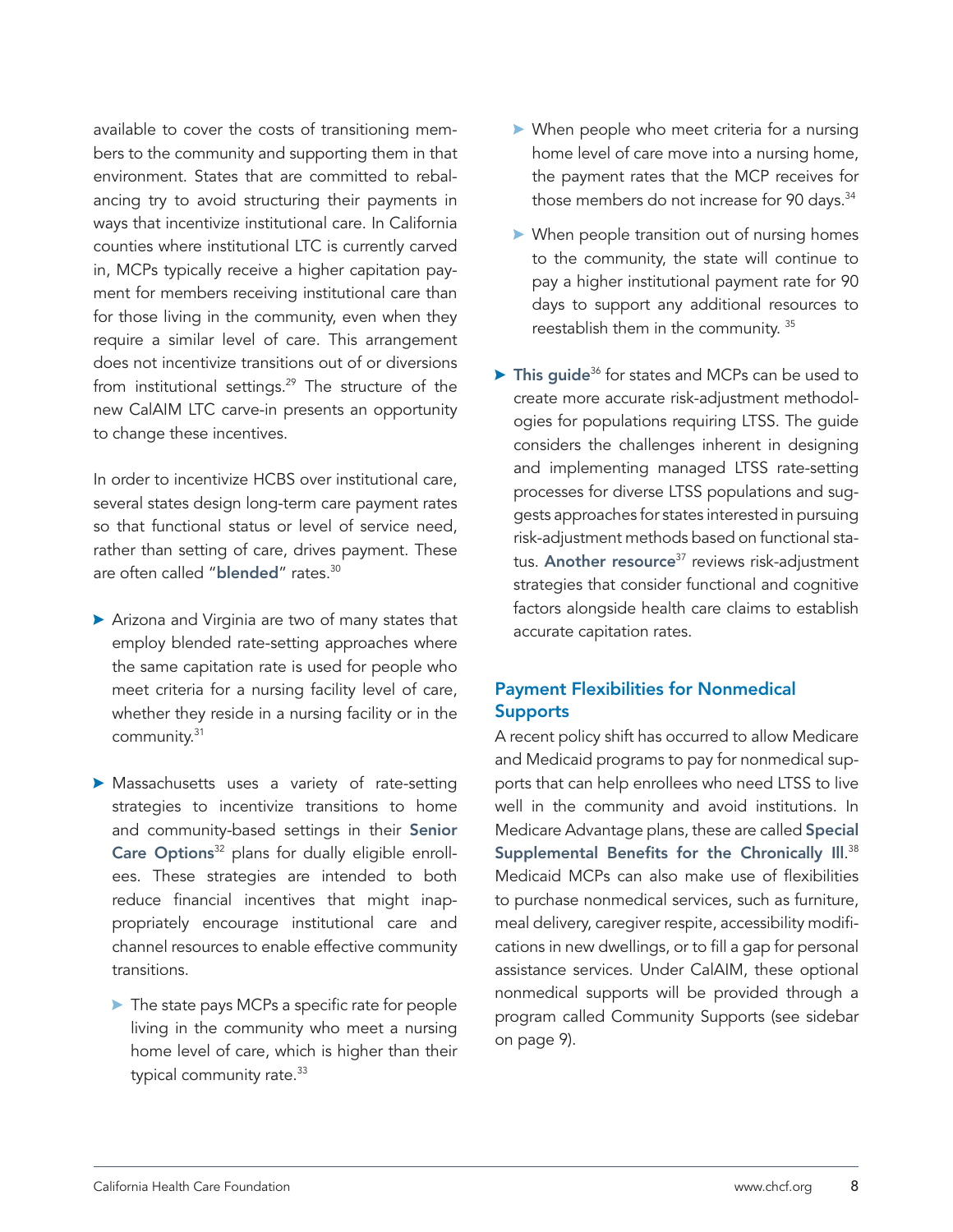<span id="page-8-0"></span> $\triangleright$  In California's [CMC program](https://www.dhcs.ca.gov/Pages/DualsDemonstration.aspx),<sup>39</sup> CMC plans had the latitude to cover nonmedical supports through an optional benefit called [Care Plan Options](https://www.cms.gov/Medicare-Medicaid-Coordination/Medicare-and-Medicaid-Coordination/Medicare-Medicaid-Coordination-Office/FinancialAlignmentInitiative/Downloads/CAContract.pdf).<sup>40</sup> But when plans invested in these supports, their expenses were not included in future rate calculations and therefore, these investments did not translate into cost savings for MCPs that invested in them. Thus, few plans took advantage of this flexibility.<sup>41</sup>

#### Related CalAIM Initiative

[Community Supports](https://www.dhcs.ca.gov/CalAIM/Documents/CalAIM-CS-a11y.pdf), 42 like its precursor Care Plan Options (CPOs), will allow MCPs to invest in nonmedical supports that can help a member transition to and thrive in the community; the design of Community Supports seeks to remedy the financial disincentives embedded in CPOs by allowing plan investments in Community Supports to be included in future rate calculations. This will allow MCPs that invest in these services — especially those that use Community Supports to help members avoid institutions — to share in the savings. Community Supports include services such as housing placement, transition navigation, short-term post-hospitalization housing, and medically supportive food and to support those transitioning out of institutions.

#### Transition-Related Payment Incentives

Nationally, many Medicaid programs are turning to payment models under which payments to providers are tied to performance on process and outcome metrics.<sup>43</sup> Several states have explored payment designs that incentivize MCPs to prioritize home care over institutions.

- **South Carolina and Illinois offer MCPs incen**tive payments when a member returns to the community from a nursing home due to care coordination efforts by the MCP.<sup>44</sup>
- > Alabama provides an incentive opportunity under which Integrated Care Networks (competitively bid networks to provide case management, education, and outreach to individuals with long-term care needs)<sup>45</sup> can receive payments to reward movement toward increased HCBS usage. $46$
- $\triangleright$  When Texas carved the nursing facility benefit into managed care, the state initially included two MCP performance metrics related to transitions that impacted payments. These measures included rates of admissions to nursing facilities from community settings and from hospitals before and after the carve-in.47

*CAUTIONARY NOTE. While all of these design options hold promise, if financial incentives or external pressures to transition members to HCBS are too high or do not consider the care preferences of residents and caregivers, it could lead to scenarios where nursing home residents are discharged inappropriately. News outlets have reported on individuals who have been discharged from nursing homes against their will, potentially due to COVID-19 pressures, when they did not have adequate support at home. In some instances, these individuals were forced into homelessness.48*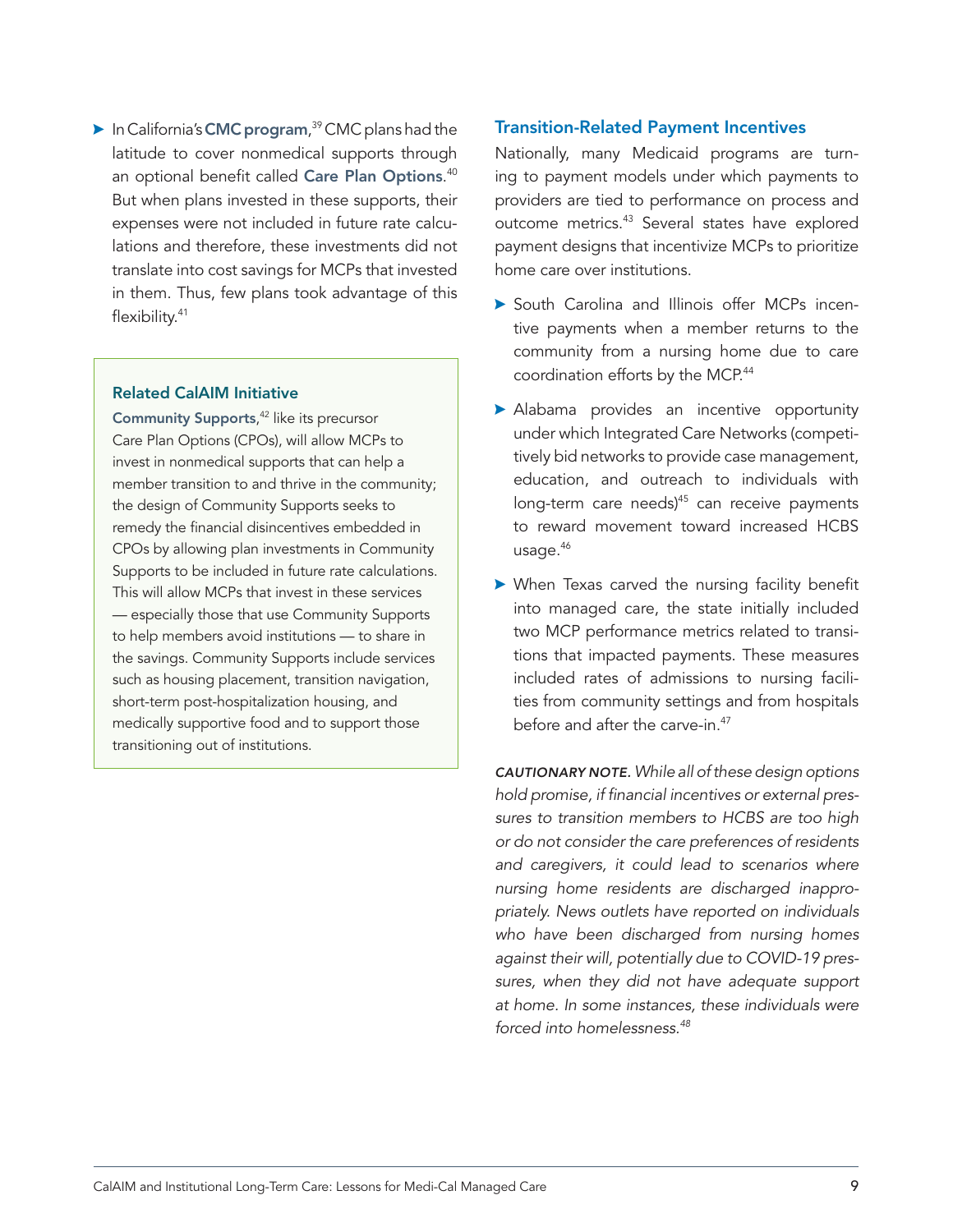# <span id="page-9-0"></span>Housing Supports for Successful **Transitions**

Limited availability of affordable and accessible housing is one of the most significant barriers to moving people from institutions to community settings and preventing institutionalization in the first place.<sup>49</sup> This challenge is particularly acute in California, where the number of people facing housing instability is growing.<sup>50</sup> Cultivating partnerships between MCPs and housing providers can help facilitate expedient access to safe housing and can align with housing supports included in CalAIM.

- **>** Tennessee leverages their managed LTSS contracts to require that MCPs have housing specialists whose role is to identify and locate housing options for members transitioning back to the community, or to help keep members in the community.<sup>51</sup>
- **> Pennsylvania's [Community HealthChoices](https://www.dhs.pa.gov/HealthChoices/HC-Services/Pages/CHC-Main.aspx) plans** are required to provide tenancy and pre-tenancy supports to help members at risk of homelessness. They are also required to participate in local housing collaboratives.<sup>52</sup>
- $\blacktriangleright$  In California, [American Rescue Plan Act](https://lao.ca.gov/Publications/Report/4469)<sup>53</sup> dollars are being used to expand the [Medi-Cal Assisted](https://www.dhcs.ca.gov/services/ltc/Pages/AssistedLivingWaiver.aspx)  [Living Waiver](https://www.dhcs.ca.gov/services/ltc/Pages/AssistedLivingWaiver.aspx) by  $7,000$  slots.<sup>54</sup> While not a part of CalAIM, this expansion could provide more options for Medi-Cal enrollees to live in residential care facilities instead of in nursing homes.

#### Related CalAIM Initiative

The CalAIM Community Supports initiative gives MCPs the option to cover a range of housing supports,<sup>55</sup> such as assistance with applying for housing, housing deposits, and tenancy-sustaining services. These services will be especially important to leverage for MCP members who seek to avoid institutionalization.

# Supports for Informal Caregivers

Research shows that having informal caregivers (e.g., family or friends who provide unpaid support) is associated with reduced use of health care services and a decreased risk of institutionalization.<sup>56</sup> Thus, MCP investments in family caregiving supports, such as respite services and caregiver trainings, may be an important factor to help promote safe and effective transitions out of institutions.<sup>57</sup>

- **> Florida's [Statewide Medicaid Managed Care](https://ahca.myflorida.com/medicaid/statewide_mc/smmc_ltc.shtml)** [Long-Term Care](https://ahca.myflorida.com/medicaid/statewide_mc/smmc_ltc.shtml)<sup>58</sup> contracts require MCPs to use a state-approved LTC supplemental assessment form that must include an assessment of caregiver needs. The assessment is intended to examine the availability and willingness of caregivers to participate in services and supports and any limitations that they may experience in doing  $59$
- Rhode Island requires a Caregiver Assessment that identifies informal caregivers and gathers information "to identify the specific problems, needs, strengths, and resources of the family caregiver, as well as the caregiver's ability to contribute to the needs of the care recipient."<sup>60</sup>
- **In Minnesota, a Medicaid HCBS waiver provides** reimbursement for a [Family Caregiver Coaching](https://www.dhs.state.mn.us/main/idcplg?IdcService=GET_DYNAMIC_CONVERSION&RevisionSelectionMethod=LatestReleased&dDocName=dhs-292755) [and Counseling with Assessment](https://www.dhs.state.mn.us/main/idcplg?IdcService=GET_DYNAMIC_CONVERSION&RevisionSelectionMethod=LatestReleased&dDocName=dhs-292755) service, which is "intended to equip the caregiver with knowledge, skills, and tools to become a stronger caregiver."<sup>61</sup>

# Identification of Appropriate Transition Candidates

Many CMC plans in California that have carved in institutional LTC reported having difficulty identifying candidates for transition out of institutions to home and community settings.<sup>62</sup> Partnerships with community-based organizations, uniform assessments, and better examination of existing data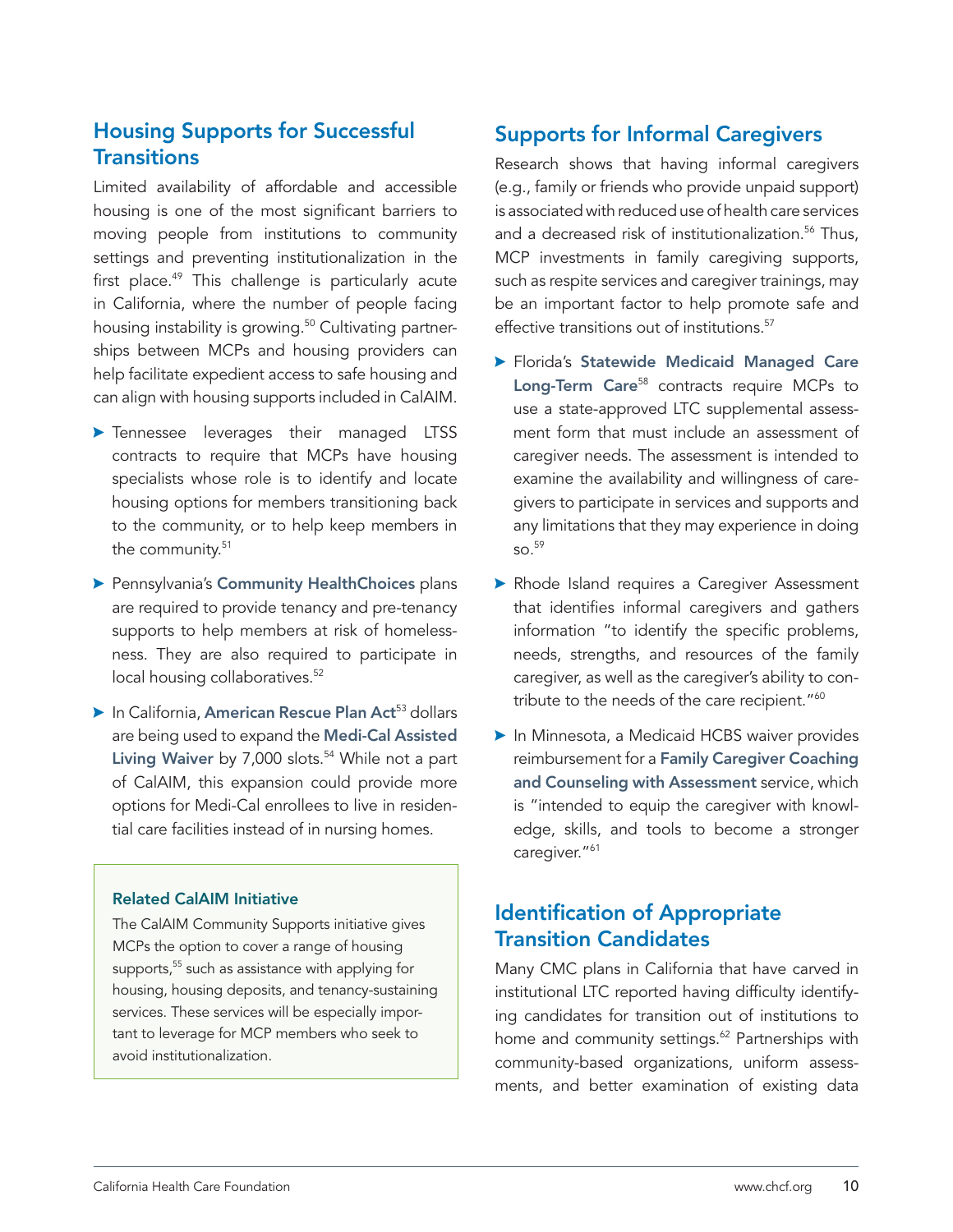can help plans identify appropriate members more effectively and divert members from institutions altogether.

#### Partnering with Community-Based **Organizations**

Community-based organizations (CBOs) that have expertise working with nursing home residents or older adults at risk of nursing home placement can help MCPs in this regard.

- **In California, one Long-Term Care Ombudsman** Program (LTCOP) partners with CMC plans in their region to help them review medical charts, meet members, and identify which members may be willing and able to transition to the community.63 As resident advocates, LTCOPs have deep knowledge of all of the nursing homes and residential care facility options in their region and can be a good resource for MCPs.
- In California, some CMC plans partner with [Multipurpose Senior Services Programs](https://www.dhcs.ca.gov/services/medi-cal/Pages/MSSPMedi-CalWaiver.aspx)<sup>64</sup> (MSSPs), which provide specialized care management with the specific intent of supporting older adults who qualify for nursing facility care to live safely in home and community-based settings. While MSSP is a Medi-Cal HCBS waiver program with limited slots, MCPs can contract with an MSSP as an Enhanced Care Management provider to support their members on the MSSP waitlist.<sup>65</sup>

#### Using Data to Identify Candidates for Transition or Diversion

The federal [Minimum Data Set](https://www.cms.gov/Medicare/Quality-Initiatives-Patient-Assessment-Instruments/NursingHomeQualityInits/NHQIMDS30)<sup>66</sup> (MDS) is a data collection tool administered to all nursing home residents on a quarterly basis. The MDS includes one section to record resident preferences regarding returning home. MCPs could review this portion of the MDS for their members in institutions to help identify members who are willing to transfer to lower levels of care. Alternatively, including questions about preferences for discharge and community living is something that MCPs could collect in their health risk assessments.

#### Related CalAIM Initiative

CalAIM requires MCPs to develop P[opulation](https://www.dhcs.ca.gov/CalAIM/Documents/CalAIM-PH-a11y.pdf)  [Health Management](https://www.dhcs.ca.gov/CalAIM/Documents/CalAIM-PH-a11y.pdf) (PHM) programs $67$  that would promote comprehensive analysis of entire populations, with a goal of better targeting prevention and wellness efforts; starting in 2023, MCPs will need to comply with National Committee for Quality Assurance and additional DHCS standards. Among other requirements, MCPs will need to systematically assess member needs and risks using health care, behavioral health, and social service data. Ideally, PHM programs will identify individuals residing in institutions who might no longer meet an institutional level of care or might be worsening in the institutional setting and therefore, be optimal candidates for transition to home and community settings.

#### Using Care Management to Support **Transitions**

MCP care management staff, if they have adequate expertise and training, can help identify candidates for transition to lower levels of care. Enhanced Care Management programs, which are part of CalAIM, should be designed to ensure this.

- Several California CMC plans have specialized units inside their care coordination departments whose staff receive specific training to support institutionalized members.<sup>68</sup>
- In Massachusetts, MCPs employ "geriatric services and supports coordinators," who help people navigate the long-term care system.<sup>69</sup>
- In Pennsylvania, managed care organizations are required to provide the state's Nursing Home Transition program's services through qualified staff that are employed by or contracted with the plan.<sup>70</sup>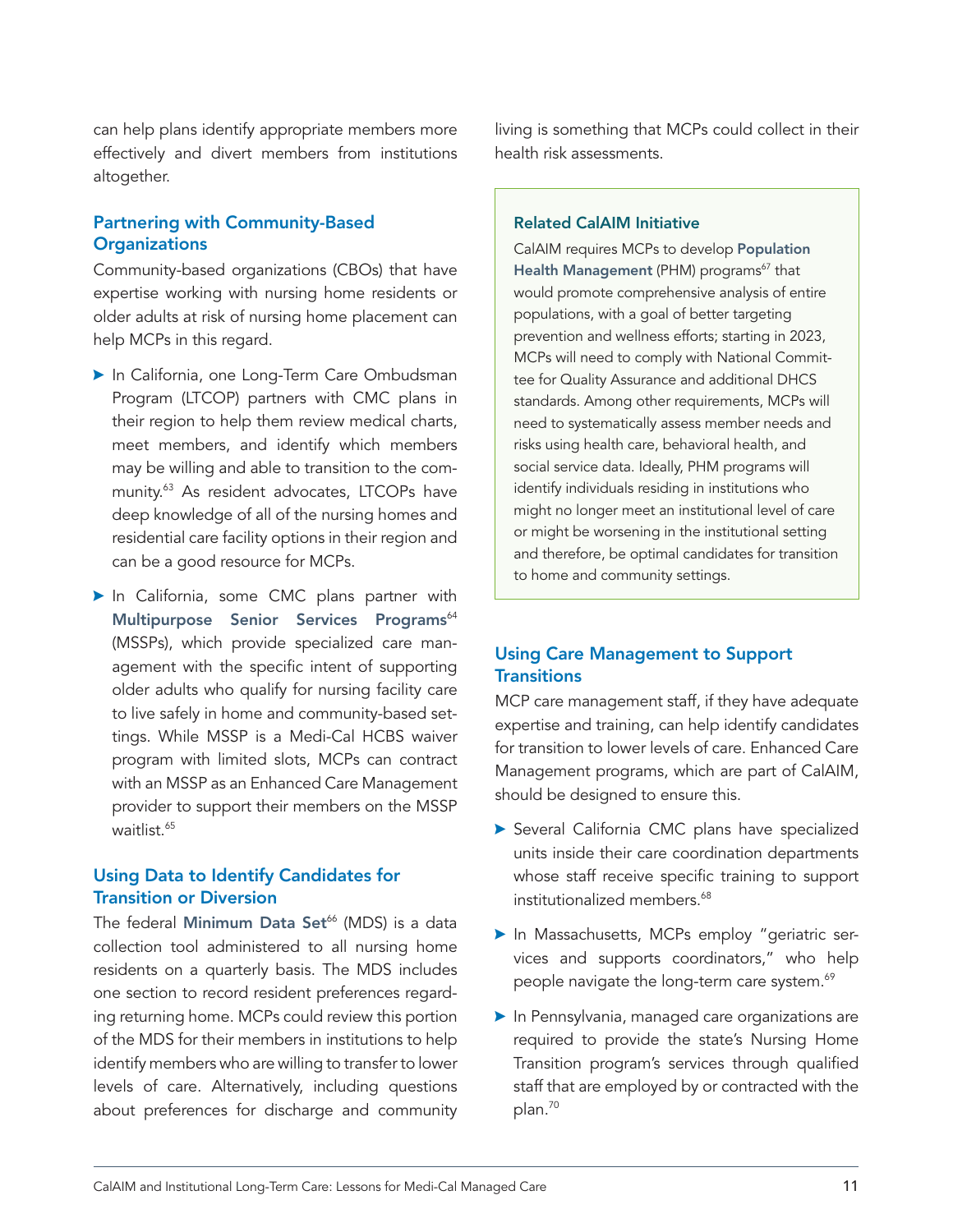- <span id="page-11-0"></span>> Virginia requires in their [managed LTSS pro](https://www.dmas.virginia.gov/for-members/managed-care-programs/ccc-plus/)[gram](https://www.dmas.virginia.gov/for-members/managed-care-programs/ccc-plus/) that transition care coordinators are placed throughout the state's geographic regions. These coordinators are responsible for supporting safe transitions from nursing facilities to the community.71
- $\triangleright$  One California MCP that carved in LTC through the CMC program established a practice of proactively meeting with their members' hospital discharge planner, the nursing home, and housing support professionals before the member was admitted to a nursing home to ensure that a plan for post-discharge housing was in place before admission. Under CalAIM, MCPs can design their Enhanced Care Management programs to emulate this practice (see sidebar).

#### Related CalAIM Initiative

Through [Enhanced Care Management](https://www.dhcs.ca.gov/Pages/ECMandILOS.aspx)<sup>72</sup> (ECM) programs, MCPs can contract with external organizations to provide ECM to their members with complex care needs. As MCPs choose ECM providers, it will be important to contract with entities that have experience and expertise working with older adults and people with disabilities who require an institutional level of care or those who have experience supporting Medi-Cal enrollees transitioning out of institutions to lower levels of care. Two types of organizations that should be considered include Multipurpose Senior Services Program (MSSP) providers and organizations that have been leads in [California's Community Care](https://www.dhcs.ca.gov/services/ltc/Pages/CCT.aspx)  [Transitions](https://www.dhcs.ca.gov/services/ltc/Pages/CCT.aspx)<sup>73</sup> program. ECM providers (or MCP care managers) can work closely with hospitals, nursing homes, and housing providers both before, during, and after institutionalization to ensure access to increase the odds of successful transition out of facilities when appropriate.

## Diversion from Institutions

Often when individuals — particularly those living in poverty and facing housing instability — are admitted to an institution, it can be very difficult to transition back out.<sup>74</sup> Given this reality, decisions to place a member in an institution should be considered carefully. It is important for MCP members, their families, and other caregivers to have a strong say in whether they are (1) admitted to an institution in the first place, or (2) ready and willing to transition to a community-based setting.

- **>** MCP risk assessments could be designed to determine members' preferences for postacute care before any hospitalizations occur. These assessments could also proactively identify members who are at risk for homelessness after hospitalization or institutionalization to ensure MCPs are working with housing providers.<sup>75</sup>
- $\triangleright$  MCPs could be encouraged to establish internal review boards with specific placement criteria to vet and authorize placement decisions prior to institutionalization.76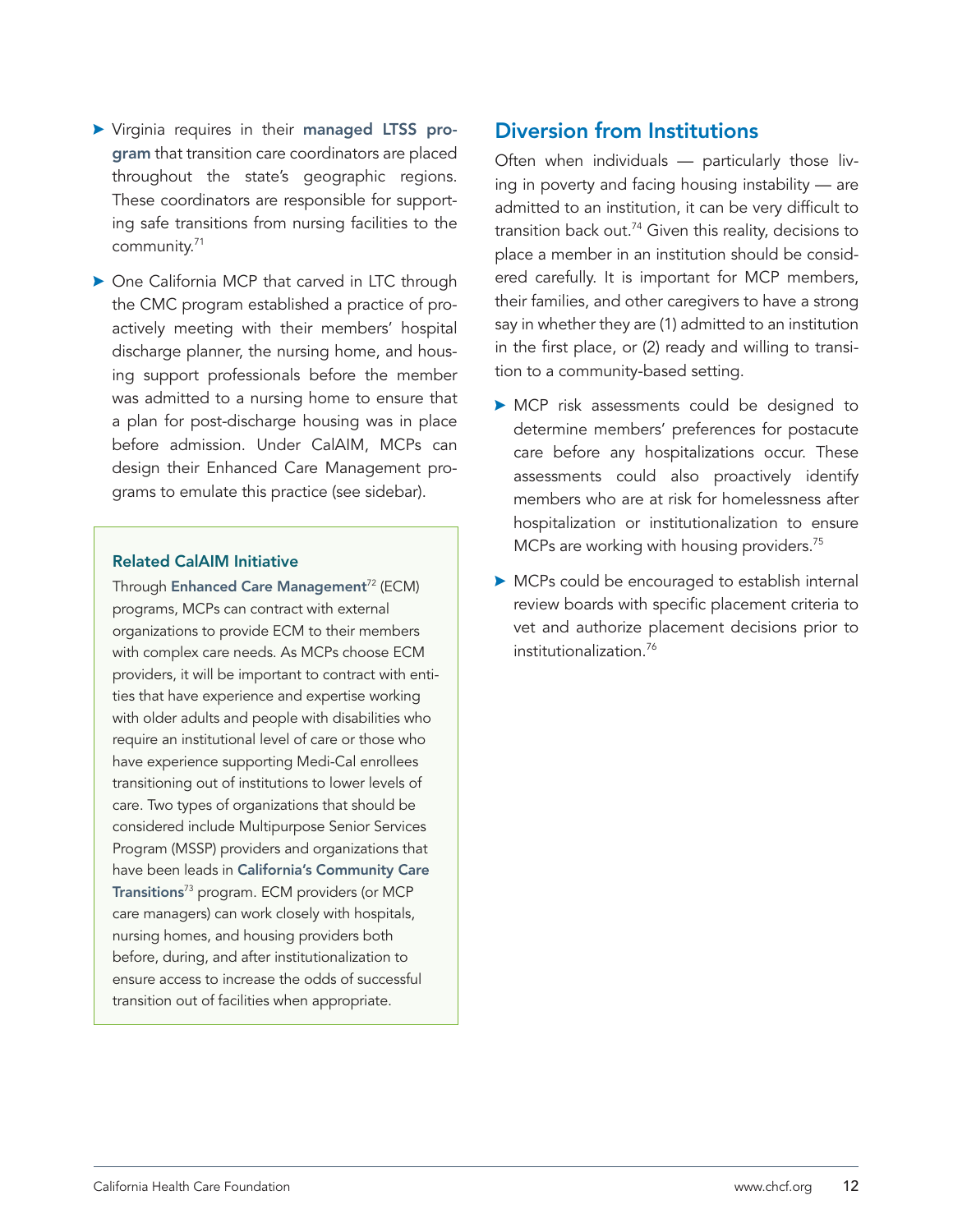# <span id="page-12-0"></span>3. High-Quality Institutional Care

Ample opportunities exist to improve quality of care in California's institutional settings.<sup>77</sup> In 2018, a California State Auditor's report identified significant quality challenges in nursing homes, including persistent concerns with low quality of care, financial practices that privilege profits over staffing, and poor statewide oversight of facilities.<sup>78</sup> One study of California's CMC provider network showed that CMC plans struggled to contract with higher quality facilities.<sup>79</sup> Quality worsened in California institutions with the COVID-19 pandemic.<sup>80</sup> These developments underscore the tremendous need and opportunity to improve nursing home quality under the LTC carve-in. The earlier section of this report on access to institutional LTC highlights some strategies to encourage facilities, especially higher quality ones, to contract with and admit members of MCPs. This section focuses on promoting a higher quality of care in contracted facilities.

# Payment Strategies that Incentivize Quality

#### Quality Incentives

It is typically the responsibility of the MCP to ensure that providers in their networks are providing highquality care. The institutional LTC carve-in provides an opportunity to consider leveraging additional quality incentives. Using value-based payment (VBP) models is one approach that has been used in California and other states.

In California, some CMC plans use a VBP model to reward facilities with higher payments for higher quality care. They track quality outcomes, such as bedsores, adequate staffing, and hospital readmissions to determine payment rates. This model also builds in penalties if the facility falls below four stars in CMS's Five-Star Quality Rating System.<sup>81</sup>

> Tennessee took a phased approach to implementing a VBP model in its managed LTSS program. At the outset, the state provided transition (or "bridge") payments that rewarded facilities' quality improvement efforts rather than performance, eventually moving to a full VBP model with acuity- and quality-adjusted reimbursement rates.<sup>82</sup>

*CAUTIONARY NOTE. Value-based payment alone does not always increase the quality of care*  received in nursing facilities.<sup>83</sup> A federal demonstra*tion of VBP in nursing homes between 2009 and 2012 showed that the VBP design used in that demonstration did not increase quality in the domains of nursing staffing, quality outcomes, survey deficiencies, nor in avoidable hospitalizations.84 Any VBP strategies developed for the CalAIM institutional LTC carve-in would need to be carefully designed with stakeholder input to incentivize and empower MCPs to improve quality.* 

#### Quality Measurement

Developing contractual quality requirements with input from stakeholders, including consumers, institutional LTC providers, and MCPs, can increase the comprehensiveness of measures and possibly improve providers' understanding of and performance on the measures. As mentioned above, quality measures work best when they are consistent across MCPs.

 $\blacktriangleright$  In Texas, legislation required the Texas Health and Human Services Commission to develop a quality-based system for nursing facilities that included incentives related to preventable hospitalizations, preventable use of institutional care, and overall improvements in quality. To support this, the state created an internal workgroup to develop potential measures for stakeholder input. After soliciting and integrating broad stakeholder feedback, the state shared revised measures with plans for feedback before those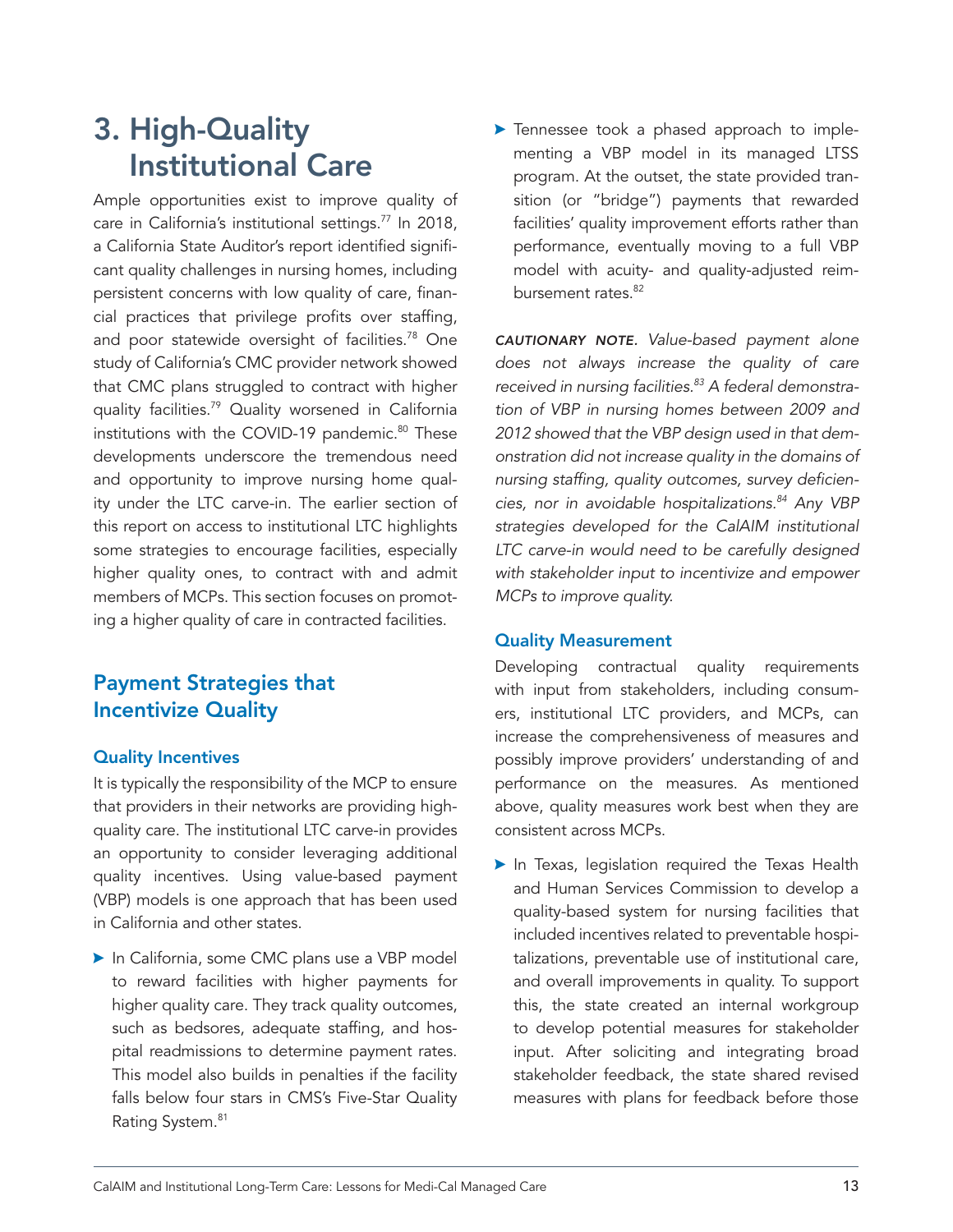<span id="page-13-0"></span>measures were included in the state's contracts with MCPs to ensure that measures could be influenced directly by plans.<sup>85</sup>

- **> When Tennessee was selecting domains and** measures for its VBP initiative, the state sought feedback from advocates, providers, service recipients, and caregivers. To support this process, the state launched a community forum that included sessions for nursing home residents and family members and sessions for providers. All forums focused on the concept of "what does quality mean from the perspective of the person receiving services?"86
- $\blacktriangleright$  The California legislature recently has required all commercial plans in California to be accredited by the National Committee for Quality Assurance to standardize quality expectations; applying similar requirements in Medicaid has also been considered.<sup>87</sup>

## Accountability and Oversight

While oversight and regulation of institutional settings fall to various departments within state and federal agencies, MCPs also have a responsibility to ensure that all of the providers in their networks are providing high-quality care and that their members are free from abuse and neglect. MCPs can use a variety of strategies to provide an additional layer of oversight to ensure the quality of their provider networks.

 $\blacktriangleright$  In California, an innovative partnership between one LTCOP and several CMC plans led to jointly conducted unannounced visits to LTC facilities. The Ombudsman taught the MCP representative what to look for in residents' charts and how to conduct spot-checks to ensure that care plans were being followed, with a particular focus on identifying inappropriate use of [hospice](https://www.gao.gov/assets/gao-20-10.pdf)<sup>88</sup> and [antipsychotic drugs](https://www.aarp.org/health/conditions-treatments/info-2017/nursing-homes-antipsychotic-drugs-fd.html)<sup>89</sup>, residents who did not need nursing facility care, and inappropriate hospitalizations and/or discharges.<sup>90</sup>

- $\blacktriangleright$  The Veterans Administration, while not an MCP, is an example of a delivery system that adds an extra layer of oversight to its contracted facilities by conducting annual on-site audits to assess quality and environmental expectations.<sup>91</sup>
- Illinois enables MCPs to set forth additional quality expectations of nursing facility and HCBS providers that extend beyond state or federal requirements, limiting contracting to only those providers who meet those additional standards.<sup>92</sup>
- > Advocates in Pennsylvania recently urged their state to hold MCPs accountable for the quality of their nursing home care. For example, if MCPs are allowed to contract with poor-performing facilities (e.g., one to two stars on CMS's Nursing [Home Compare](https://www.medicare.gov/care-compare/?providerType=NursingHome&redirect=true) $93$ ) the state could require that those MCPs provide additional monitoring and support, such as more frequent in-person care manager visits or paying for additional staff in facilities that are understaffed.<sup>94</sup>
- $\triangleright$  National advocates have suggested including minimum staffing standards in MCP contracts for institutional providers in an effort to increase accountability. It has been suggested that MCPs can avoid placing their members in facilities that are understaffed by regularly examining quarterly **[CMS Payroll-Based Journal data](https://www.cms.gov/Medicare/Quality-Initiatives-Patient-Assessment-Instruments/NursingHomeQualityInits/Staffing-Data-Submission-PBJ)**.<sup>95</sup>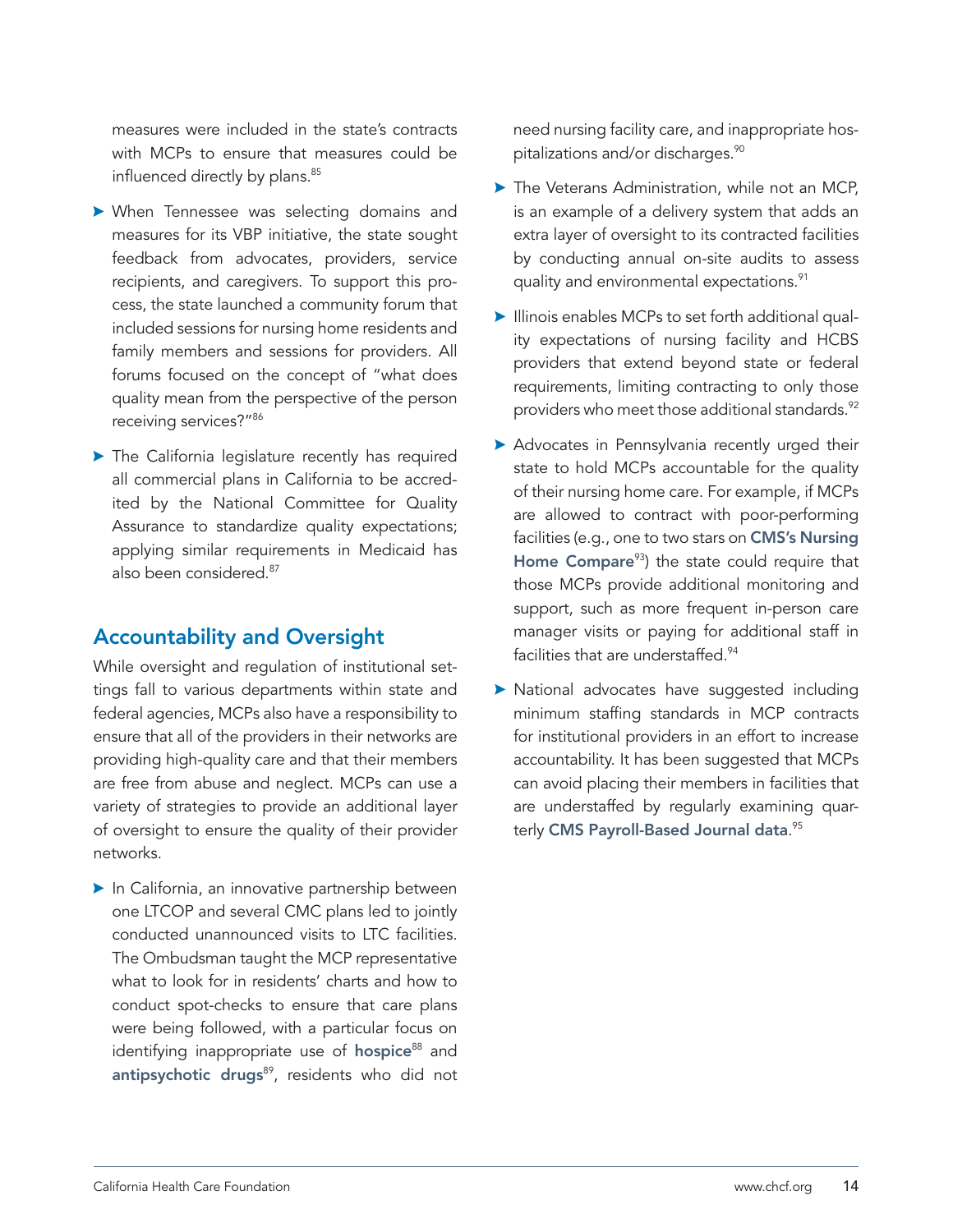#### <span id="page-14-0"></span>Quality and Financial Data Transparency

MCP care managers, hospital discharge planners, and consumers all have roles to play to help Medi-Cal members avoid entering institutions that are chronically understaffed or have a history of deficits, abuse, and poor quality. MCPs also should avoid contracting with facilities that have questionable financial practices. When nursing home quality data are published in easy-to-understand formats, it can help both MCPs and consumers make better choices.

- In California, the newly relaunched [Cal Long](https://callongtermcarecompare.org/) [Term Care Compare](https://callongtermcarecompare.org/)<sup>%</sup> website is a nonpartisan, public resource for quality data on all California nursing homes. MCPs can use the public data from this website to determine whether a facility is performing well enough to include it in their provider networks.
- In Oregon, the Department of Human Services publishes quality data in a [consumer-friendly](https://ltclicensing.oregon.gov/Facilities) [website](https://ltclicensing.oregon.gov/Facilities)<sup>97</sup> that can help those considering entering a facility avoid poor performers.
- In California, Governor Gavin Newsom recently signed into law S.B. 650, [The Corporate](https://leginfo.legislature.ca.gov/faces/billTextClient.xhtml?bill_id=202120220SB650) [Transparency in Elder Care Act of 2021](https://leginfo.legislature.ca.gov/faces/billTextClient.xhtml?bill_id=202120220SB650), 98 which requires skilled nursing facilities to provide consolidated financial reports and documentation of corporate structure to the state and the public.<sup>99</sup> These financial statements can be examined by MCPs as they make determinations around what facilities they will contract with.

# 4. Promotion of Equity in Long-Term Care

People of color have historically received lower quality care and experienced worse health outcomes across all systems of LTSS when compared to their White counterparts.<sup>100</sup> But research demonstrates that racial disparities are especially pronounced in institutional settings:

- $\blacktriangleright$  Lower quality of care is often seen in LTC facilities that are racially segregated — serving a higher concentration of residents of color — versus those that serve a lower concentration.<sup>101</sup> In particular, research has found that Black residents in LTC facilities receive less pain management, are subject to more physical restraints, and are less likely to receive a flu vaccine than White residents.102
- **> Hospital readmission rates are higher for Black** and Latinx residents in nursing facilities compared to White residents.<sup>103</sup>
- $\blacktriangleright$  Residents of color have been found to be more likely to file complaints to their LTCOP related to residents' rights compared to White residents.104
- **>** Racial disparities also have been demonstrated during the COVID-19 pandemic, where outbreaks were worse in nursing homes with higher proportions of non-White residents.<sup>105</sup>

Racial disparities in access to HCBS also impact institutionalization risk.

 $\triangleright$  One study showed that when states invest more dollars in HCBS, it results in less institutionalization for White people with dementia, but not for Black people.<sup>106</sup> This study suggests that there may be factors that inhibit access to HCBS that could make it more difficult for Black Californians to transition out of nursing homes.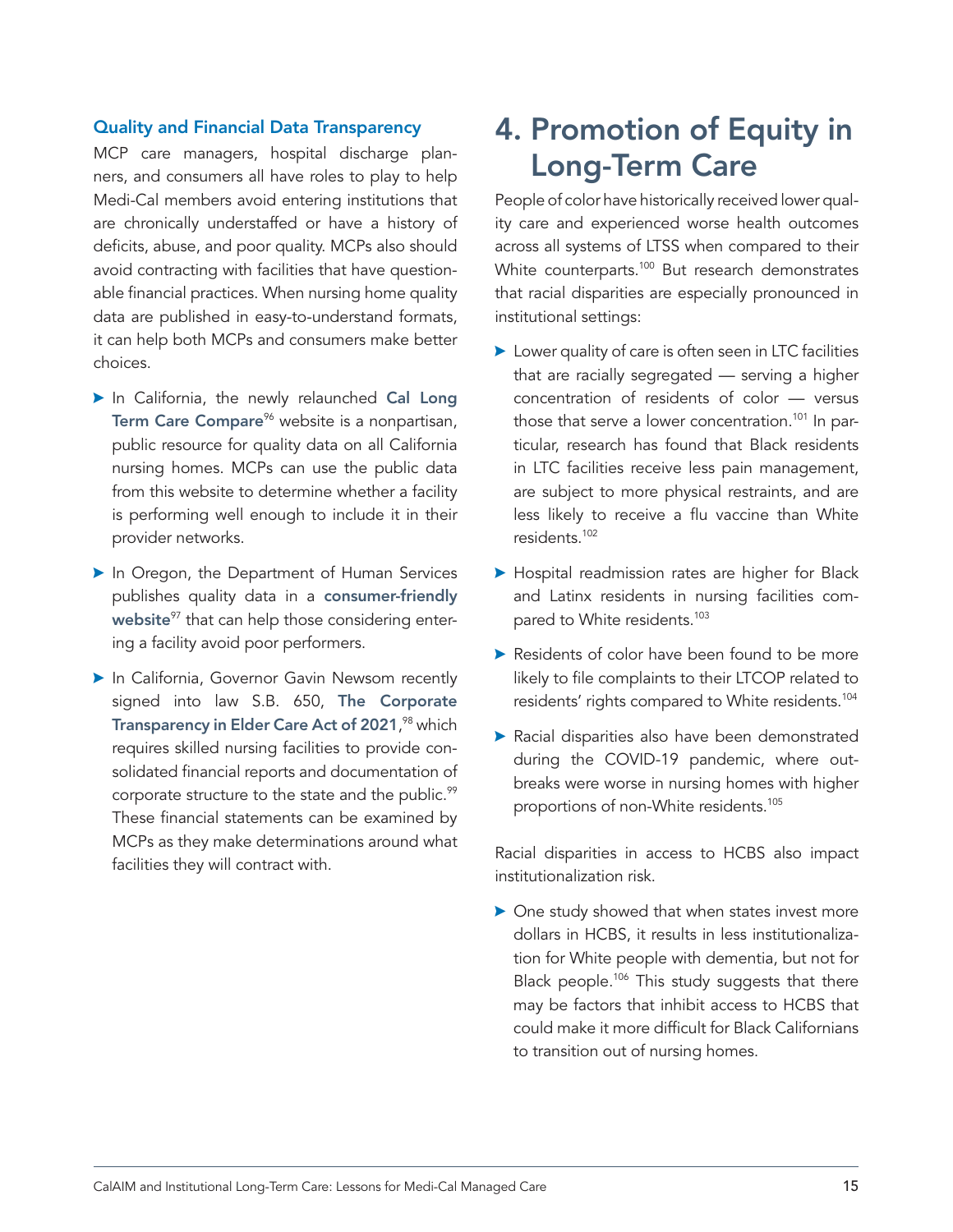# <span id="page-15-0"></span>Design of an Institutional LTC Carve-In that Elevates Equity

While considerable evidence demonstrates the pervasiveness of racial disparities in health care settings, research on effective interventions to ameliorate disparities in LTC settings is limited. That said, more comprehensive data collection to monitor disparities and increase consumer engagement is a logical preliminary approach.

- In their recently released [Comprehensive](https://www.dhcs.ca.gov/services/Documents/DHCS-Comprehensive-Quality-Strategy-2022.pdf) [Quality Strategy 2022](https://www.dhcs.ca.gov/services/Documents/DHCS-Comprehensive-Quality-Strategy-2022.pdf),<sup>107</sup> DHCS outlines a health equity road map, including data collection, workforce development, and direct efforts to improve health care disparities (e.g., inclusion of health equity metrics in VBP approaches). As DHCS refines its health equity road map, it can consider specific elements and applications in consideration of the institutional LTC carve-in to managed care.
- $\triangleright$  State agencies and departments with responsibility for the care of residents of institutional settings can update their data collection and reporting on race and ethnicity to ensure that inequities and disparities are identified and remediated.

One structural approach to eliminating disparities is to ensure that institutional LTC facilities meet minimum staffing levels considered necessary to prevent harm or jeopardy to residents. Facilities that serve a higher percentage of residents of color have been found to have fewer financial resources and are more likely to have insufficient staffing, with a related higher number of care deficiencies and poorer direct care.<sup>108</sup> In particular, these facilities are more likely to have lower staffing by registered nurses (RNs) and tend to be staffed by workers with less clinical training.<sup>109</sup>

In 2001, CMS found a clear association between nurse staffing ratios and nursing home quality of care, and established the importance of specific staffing levels: a minimum of 0.75 RN hours per resident day, 0.55 licensed vocational nurse/licensed practical nurse hours per resident day, and 2.8 to 3.0 certified nursing assistant hours per resident day, for a total of 4.1 nursing hours per resident day to prevent harm and jeopardy for long-stay residents.110 These standards have since been verified in other studies<sup>111</sup> and have been endorsed by professional associations and experts.<sup>112</sup>

- **>** Advocates in Pennsylvania have recommended increasing staffing ratios to the recommended 4.1 nursing hours per resident day in order to address the fact that nursing homes with mostly Black or Latinx residents tend to be understaffed, leading to poorer outcomes.<sup>113</sup>
- $\triangleright$  Disparities in staffing and quality deficiencies can be monitored by MCPs using the quarterly Payroll-Based Journal reports that nursing homes are now required to submit to CMS and are made publicly available on CMS's website to [compare](https://www.medicare.gov/care-compare/?providerType=NursingHome&redirect=true?) [nursing homes](https://www.medicare.gov/care-compare/?providerType=NursingHome&redirect=true?)<sup>114</sup> and other kinds of providers.

Additionally, a variety of MCP-oriented strategies could be employed to address systemic inequities. Health equity accreditation is one approach:

 $\blacktriangleright$  In California, commercial plans within the marketplace are required to obtain a health equity accreditation; DHCS may consider a similar approach for Medi-Cal plans.<sup>115</sup>

Additionally, one analysis of Pennsylvania nursing homes highlighted a series of potential approaches for addressing racial and ethnic disparities for MCP members in institutional settings,<sup>116</sup> including:

- Revise underlying MCP contracts to codify expectations for addressing disparities in nursing home care.
- Require MCPs to develop quality improvement plans related to addressing and mitigating disparities in nursing home care.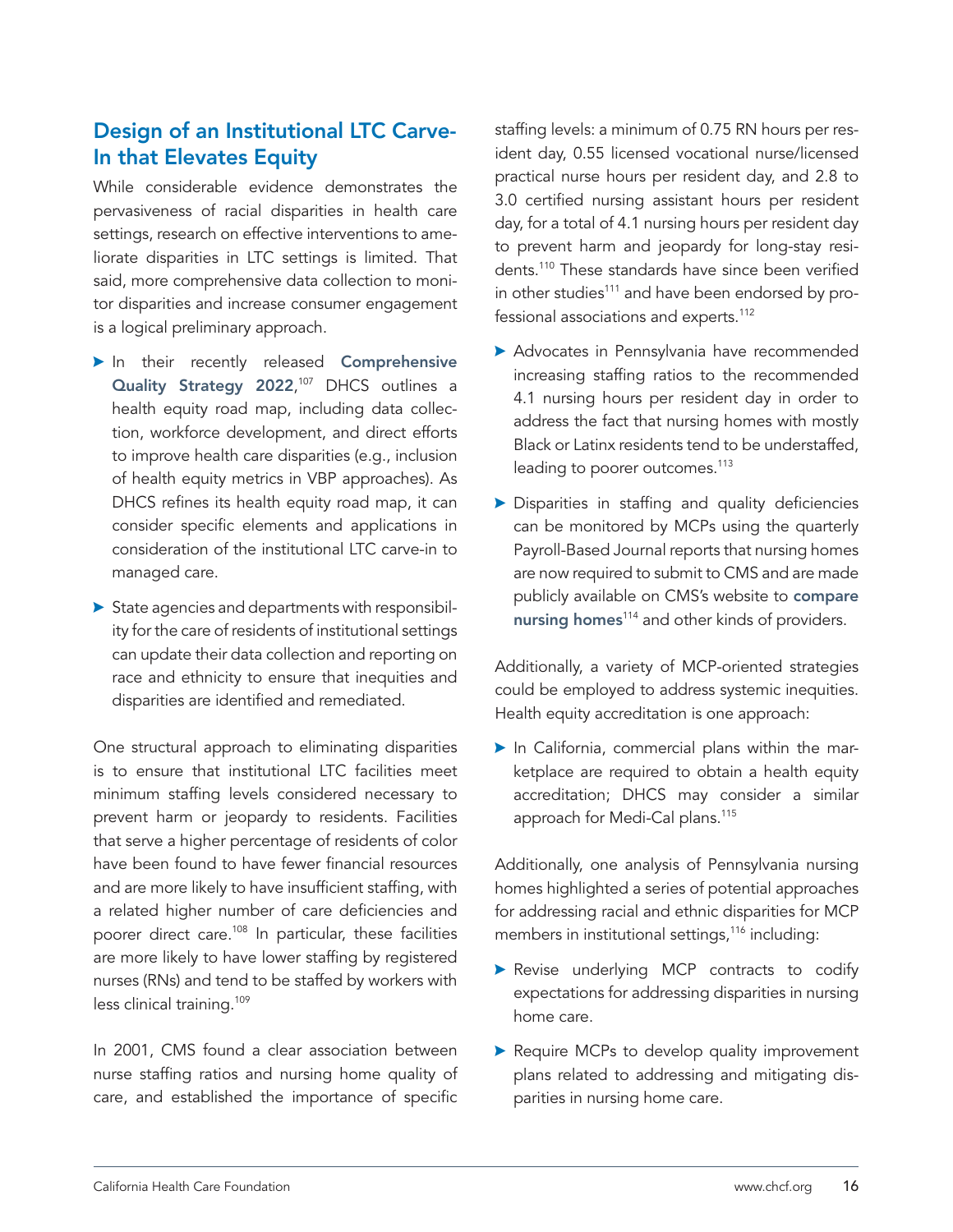- <span id="page-16-0"></span>Send MCP-based care coordinators to visit nursing home residents regularly to monitor safety and outcomes, especially those that are understaffed and/or have a high proportion of residents of color.
- $\triangleright$  When members are residing in lower quality nursing homes that are part of the MCP provider network, require MCPs to supplement nursing home staff with additional contracted staff resources.
- **>** Require MCP staff involved in nursing home placements to demonstrate bias-free, qualitybased guidance to choose an appropriate, high-quality nursing home.

# Key Takeaways

Synthesis of key informant interviews with stakeholders, and examples of best practices and lessons learned from California and other states, point to the following key considerations for different stakeholder groups:

State Medicaid agencies. State Medicaid agencies can play a key role in ensuring accurate, fair rate-setting that incentivizes the use of HCBS, when appropriate. Additionally, states can set consistent and statewide quality, payment, payment timeliness, and equity expectations between MCPs and contracted providers; these expectations can be set forth in model contract parameters that MCPs use as they go through routine procurement processes with institutional and HCBS providers. Additionally, states can act as a neutral convener of stakeholders as the carve-in implementation begins to adjust and respond, as needed, to promote access, quality, equity, and rebalancing to HCBS. Over time, states can determine the appropriate balance to strike as MCPs take on a more active role in oversight and accountability of the quality of care provided by their networks.

Medi-Cal managed care plans. MCPs have a tremendous, arguably lead role to play as institutional LTC is carved in to managed care. MCPs can employ creative payment incentives and other financial levers to attract high-quality LTC providers and incentivize providers to ensure that beneficiaries are served in the most appropriate setting. MCPs have a responsibility to ensure the quality of care provided by their provider networks; they can use quality and staffing data to avoid placing members in low-performing facilities or provide more oversight for their members who are in facilities with a history of low staffing levels or quality deficits. This is especially important in facilities that are racially segregated and serve higher proportions of residents of color. MCPs can leverage relationships with communitybased organizations that are experts in providing support and advocacy for institutionalized seniors and people with disabilities and helping them with transitions to lower levels of care, where appropriate. MCPs also clearly have a key role to play in operationalizing other CalAIM initiatives, such as Population Health Management, Community Supports, and Enhanced Care Management, and ensuring alignment between those programs' efforts to promote access, quality, and rebalancing and the institutional LTC carve-in.

Institutional LTC providers. Institutional LTC providers are operating in a payment and operational context that is largely externally defined and monitored, but they can take proactive steps to promote high-quality care. For example, nursing facilities may play a proactive role in identifying and communicating to MCPs the kinds of reimbursable services and supports that would help them provide higher quality care to MCP members, including those with the most complex care needs. Nursing facilities will need to collaborate closely with MCPs both before members are admitted, during their stay, and during the discharge process to ensure that the member receives quality care and is well supported during and after discharge.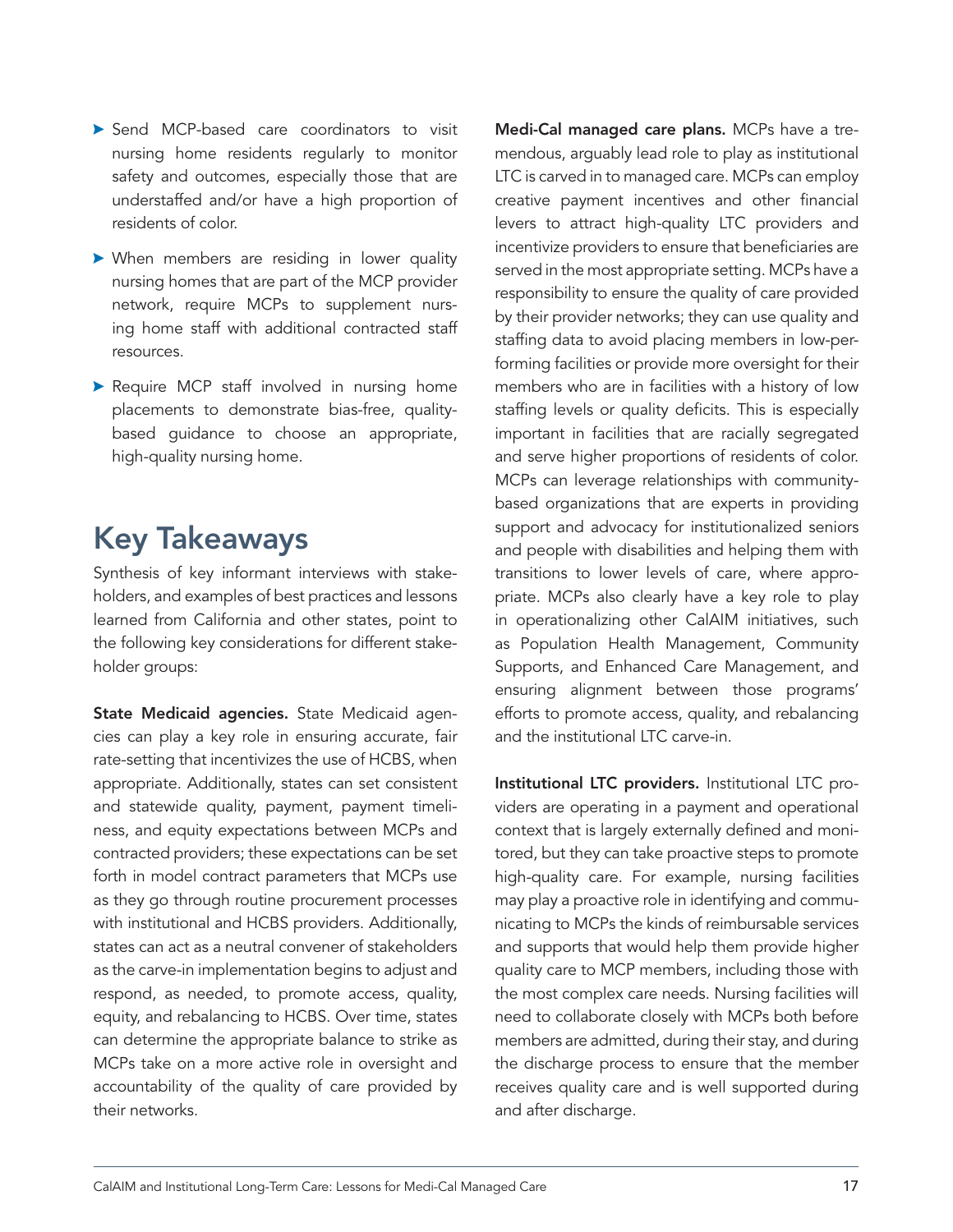Advocates, consumers, and caregivers. Advocates, along with consumers and caregivers as they are able and willing, have a tremendously important training and partnership role to play with MCPs and LTC providers to orient both entities to their obligations in a managed care setting. It may also make sense for some advocacy organizations to take on some aspects of monitoring and accountability on behalf of the state or MCPs. Caregivers and families also can play an important role as members of care teams, paying particular attention to the desires of their loved ones and ensuring that care transitions happen at appropriate times. The availability of public-facing quality data can help consumers and their caregivers understand the available choices and better advocate for the care they need in the setting of their choice.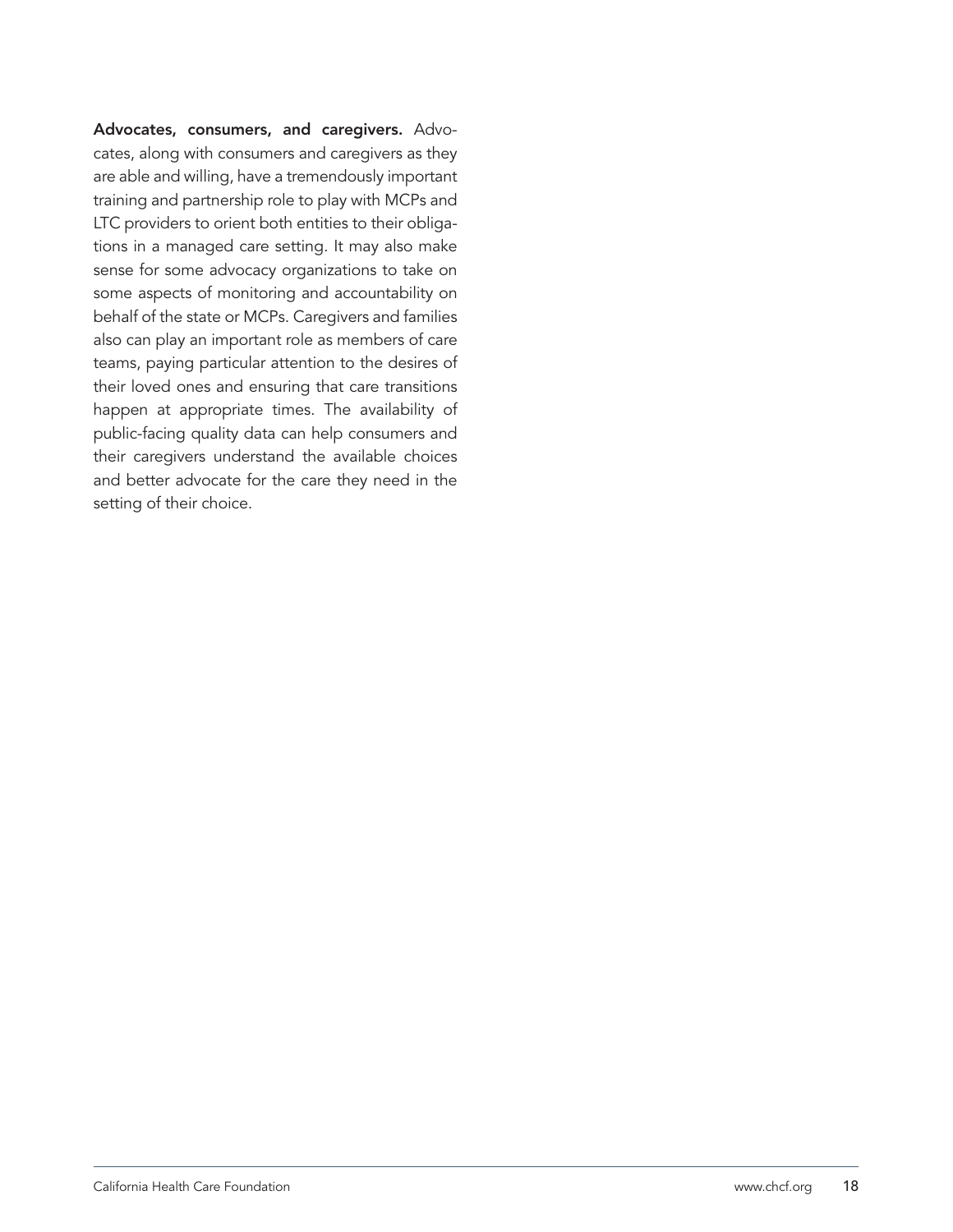## <span id="page-18-0"></span>Appendix A. Acknowledgements

The authors would like to acknowledge the following individuals for their contributions to and review of this report:

- $\blacktriangleright$  Amber Christ, directing attorney at Justice in Aging
- \$ Alissa Halperin, consultant at Halperin Butera Consulting
- $\blacktriangleright$  Charlene Harrington, professor emeritus at UCSF
- $\triangleright$  Edward Mariscal, director of public programs and long-term services and supports at Health Net
- ▶ Eric Dowdy, chief government affairs officer at LeadingAge California
- **>** Gabriel Oberfield, senior counsel at Bond, Schoeneck, & King
- **> Jeannee Parker Martin, president and chief executive officer at LeadingAge California**
- $\triangleright$  Molly Davies, executive vice president at WISE & Healthy Aging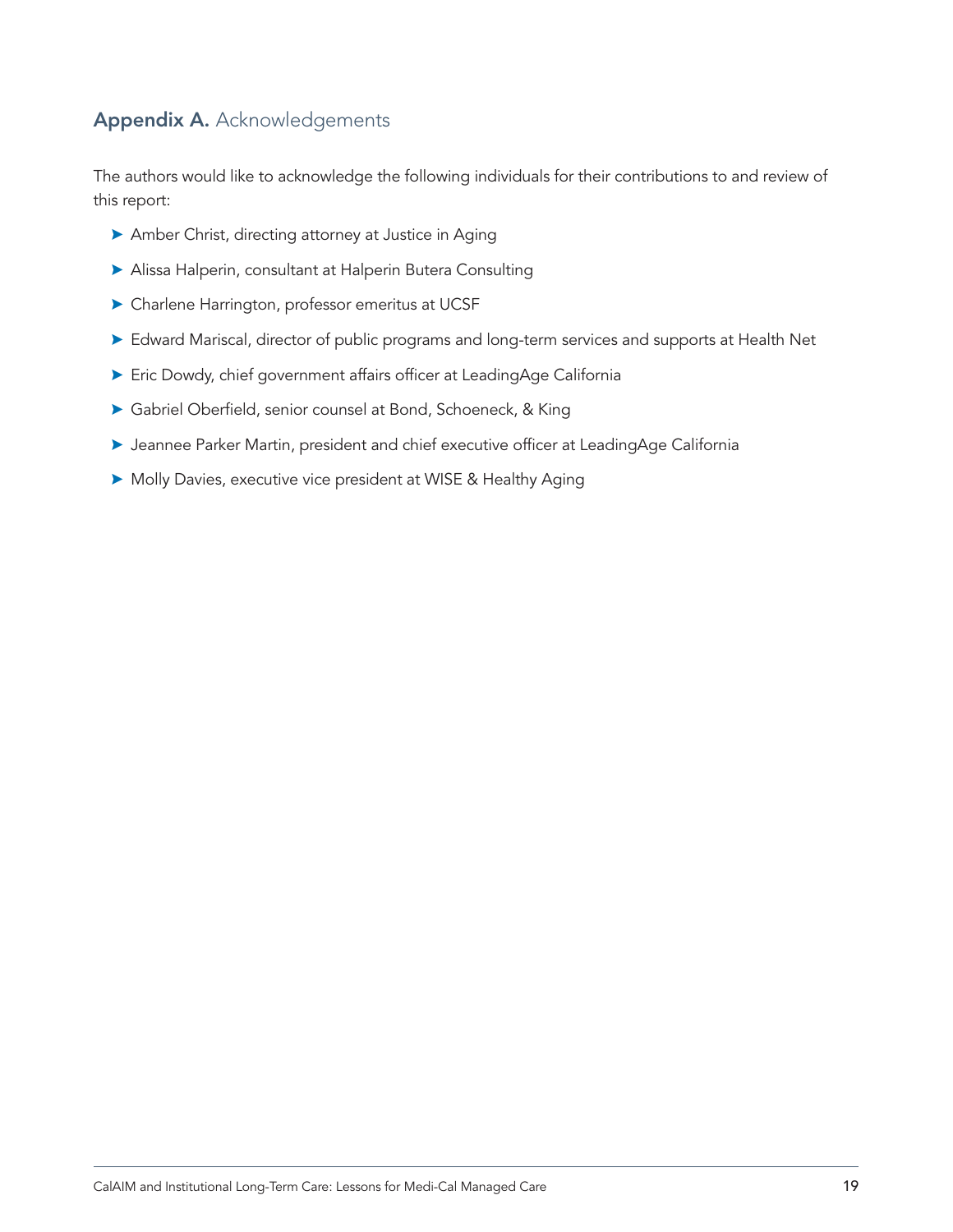# <span id="page-19-0"></span>Appendix B. Institutional Long-Term Care Facilities, by County and Model

|               |                       | <b>SKILLED</b><br><b>NURSING</b> |                     | <b>SUBACUTE FACILITY</b> | <b>INTERMEDIATE CARE FACILITY</b> |                |                     |  |
|---------------|-----------------------|----------------------------------|---------------------|--------------------------|-----------------------------------|----------------|---------------------|--|
|               |                       | <b>FACILITY</b>                  |                     |                          |                                   |                |                     |  |
| <b>COUNTY</b> | <b>MODEL</b>          | (SNF)                            | <b>ADULT</b>        | <b>PEDIATRIC</b>         | ICF/DD                            | ICF/DD-H       | ICF/DD-N            |  |
| Alameda       | Two Plan              | 73                               | 5                   | $\mathsf{O}\xspace$      | $\mathsf{O}\xspace$               | 27             | 10                  |  |
| Alpine        | Two Plan              | $\mathsf{O}\xspace$              | $\mathsf{O}\xspace$ | $\mathsf{O}\xspace$      | 0                                 | $\mathsf{O}$   | $\mathsf{O}\xspace$ |  |
| Amador        | Regional Expansion    | $\mathbf{1}$                     | $\mathsf{O}\xspace$ | $\mathsf{O}\xspace$      | 0                                 | $\mathsf{O}$   | $\mathsf{O}$        |  |
| <b>Butte</b>  | Regional Expansion    | $\mathcal{P}$                    | 0                   | $\mathsf{O}\xspace$      | $\mathsf{O}\xspace$               | $\sqrt{2}$     | 4                   |  |
| Calaveras     | Regional Expansion    | $\mathbf{1}$                     | $\mathsf{O}$        | $\mathsf{O}\xspace$      | $\mathsf{O}$                      | $\mathsf{O}$   | $\mathsf{O}$        |  |
| Colusa        | Regional Expansion    | $\overline{2}$                   | 0                   | $\mathsf{O}\xspace$      | $\mathsf{O}$                      | $\mathsf{O}$   | $\mathsf{O}\xspace$ |  |
| Contra Costa  | Two Plan              | 29                               | $\overline{2}$      | $\mathsf{O}$             | $\mathsf{O}$                      | 16             | 13                  |  |
| Del Norte     | <b>COHS Expansion</b> | $\mathbf{1}$                     | $\mathsf{O}\xspace$ | $\mathsf{O}$             | 0                                 | $\mathsf{O}$   | $\mathsf{O}$        |  |
| El Dorado     | Regional Expansion    | $\overline{4}$                   | $\mathsf{O}\xspace$ | $\mathsf{O}$             | $\mathsf{O}$                      | $\mathsf{O}$   | $\mathsf{O}\xspace$ |  |
| Fresno        | Two Plan              | 33                               | $\overline{2}$      | $\mathsf{O}$             | $\mathsf{O}$                      | 22             | 20                  |  |
| Glenn         | Regional Expansion    | $\mathbf{1}$                     | $\mathbf{1}$        | $\mathbf{O}$             | $\mathsf{O}$                      | $\mathsf{O}$   | $\mathsf{O}\xspace$ |  |
| Humboldt      | <b>COHS Expansion</b> | 5                                | $\mathsf{O}\xspace$ | $\mathbf{O}$             | 0                                 | $\overline{2}$ | $\mathsf{O}$        |  |
| Imperial      | Imperial              | $\mathsf 3$                      | $\mathsf{O}\xspace$ | $\mathsf{O}$             | 0                                 | 3              | $\mathsf{O}\xspace$ |  |
| Inyo          | Regional Expansion    | 2                                | $\mathsf{O}\xspace$ | $\mathsf{O}$             | $\mathsf{O}$                      | $\mathsf{O}$   | $\mathsf{O}$        |  |
| Kern          | Two Plan              | 19                               | $\mathbf{1}$        | $\mathsf{O}\xspace$      | $\mathsf{O}$                      | 15             | 13                  |  |
| Kings         | Two Plan              | 3                                | $\mathsf{O}\xspace$ | $\mathsf{O}\xspace$      | $\mathsf{O}$                      | $\mathsf{O}$   | $\mathsf{O}$        |  |
| Lake          | <b>COHS Expansion</b> | 3                                | $\mathbf 0$         | $\mathsf{O}$             | 0                                 | 0              | $\mathsf{O}$        |  |
| Lassen        | <b>COHS Expansion</b> | $\mathbf{1}$                     | $\mathsf{O}$        | $\mathsf{O}\xspace$      | $\mathsf{O}$                      | $\mathsf{O}$   | $\mathsf{O}\xspace$ |  |
| Los Angeles   | Two Plan              | 384                              | 56                  | $\mathsf{3}$             | $\boldsymbol{6}$                  | 157            | 72                  |  |
| Madera        | Two Plan              | $\boldsymbol{6}$                 | $\mathsf{O}$        | $\mathsf{O}\xspace$      | $\mathsf{O}\xspace$               | $\mathsf{O}$   | $\boldsymbol{6}$    |  |
| Marin         | COHS                  | 13                               | $\mathsf{O}$        | $\mathsf{O}\xspace$      | $\mathsf{O}\xspace$               | 5              | $\mathsf{O}\xspace$ |  |
| Mariposa      | Regional Expansion    | $\mathbf{1}$                     | $\mathsf{O}$        | $\mathsf{O}\xspace$      | $\mathsf{O}$                      | $\mathsf{O}$   | $\mathsf{O}\xspace$ |  |
| Mendocino     | COHS                  | $\overline{4}$                   | $\mathsf O$         | $\mathsf{O}\xspace$      | $\mathsf{O}\xspace$               | $\mathsf{O}$   | $\mathsf{O}\xspace$ |  |

Table B1. Type and Number of Institutional Long-Term Care Facilities, by County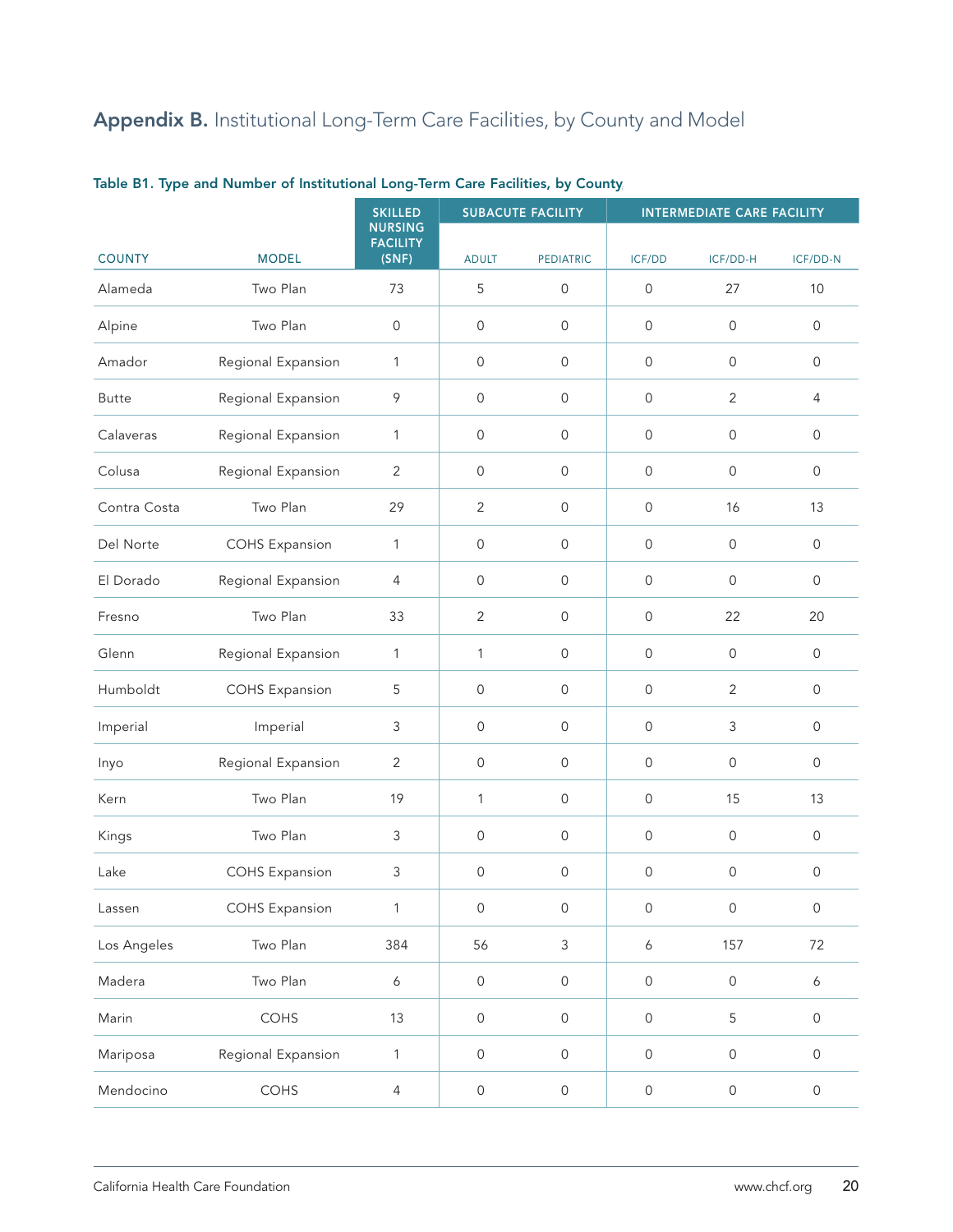|                 |                       | <b>SKILLED</b>  | <b>SUBACUTE FACILITY</b><br><b>NURSING</b> |                     | <b>INTERMEDIATE CARE FACILITY</b> |                  |                     |  |
|-----------------|-----------------------|-----------------|--------------------------------------------|---------------------|-----------------------------------|------------------|---------------------|--|
|                 |                       | <b>FACILITY</b> |                                            |                     |                                   |                  |                     |  |
| <b>COUNTY</b>   | <b>MODEL</b>          | (SNF)           | <b>ADULT</b>                               | <b>PEDIATRIC</b>    | ICF/DD                            | ICF/DD-H         | ICF/DD-N            |  |
| Merced          | COHS                  | 10              | $\mathsf{O}$                               | $\mathsf{O}$        | 0                                 | $\mathsf 3$      | 7                   |  |
| Modoc           | <b>COHS Expansion</b> | $\overline{2}$  | $\mathsf{O}$                               | $\mathsf{O}$        | 0                                 | $\mathsf{O}$     | $\mathsf{O}$        |  |
| Monterey        | COHS                  | 15              | 1                                          | $\mathsf{O}$        | 0                                 | $\sqrt{2}$       | $\mathsf{O}\xspace$ |  |
| Napa            | COHS                  | 6               | $\mathsf{O}$                               | $\mathsf{O}$        | 0                                 | 1                | $\mathsf{O}\xspace$ |  |
| Nevada          | Regional Expansion    | 5               | $\mathbf 0$                                | $\mathsf{O}\xspace$ | $\mathsf{O}\xspace$               | $\mathsf{O}$     | $\mathsf{O}$        |  |
| Orange          | COHS                  | 73              | 14                                         | $\overline{2}$      | $\overline{2}$                    | 79               | 40                  |  |
| Placer          | Regional Expansion    | 10              | 1                                          | $\mathsf{O}$        | 0                                 | $\mathsf{O}$     | $\mathfrak{Z}$      |  |
| Plumas          | Regional Expansion    | 2               | $\mathsf{O}$                               | $\mathsf{O}$        | 0                                 | $\mathsf{O}$     | $\mathsf{O}$        |  |
| Riverside       | Two Plan              | 55              | 4                                          | $\mathsf{O}$        | 1                                 | 52               | 23                  |  |
| Sacramento      | <b>GMC</b>            | 37              | $\overline{2}$                             | $\mathsf{O}\xspace$ | 0                                 | 12               | 11                  |  |
| San Benito      | San Benito            | $\overline{2}$  | $\mathsf{O}$                               | $\mathsf{O}$        | 0                                 | $\mathsf{O}$     | $\mathsf{O}$        |  |
| San Bernardino  | Two Plan              | 54              | 8                                          | $\overline{2}$      | 0                                 | 61               | 37                  |  |
| San Diego       | <b>GMC</b>            | 84              | 10                                         | 1                   | $\mathbf{1}$                      | 74               | 20                  |  |
| San Francisco   | Two Plan              | 18              | 1                                          | $\mathsf{O}$        | 0                                 | $\mathsf{O}$     | $\mathsf{O}$        |  |
| San Joaquin     | Two Plan              | 26              | 1                                          | $\mathsf{O}\xspace$ | 0                                 | 20               | 18                  |  |
| San Luis Obispo | <b>COHS</b>           | $\overline{7}$  | $\mathsf{O}$                               | $\mathsf{O}\xspace$ | 1                                 | $\overline{7}$   | 3                   |  |
| San Mateo       | <b>COHS</b>           | 17              | 1                                          | $\mathsf{O}$        | 0                                 | 21               | 12                  |  |
| Santa Barbara   | COHS                  | 14              | $\mathsf{O}$                               | $\mathsf{O}$        | $\mathbf 1$                       | 6                | $\mathbf{1}$        |  |
| Santa Clara     | Two Plan              | 52              | 3                                          | $\overline{2}$      | $\mathsf{O}$                      | $\,9$            | 24                  |  |
| Santa Cruz      | COHS                  | $\overline{7}$  | $\mathsf{O}$                               | $\mathsf{O}\xspace$ | $\mathsf{O}\xspace$               | $\mathsf{O}$     | $\mathsf{O}$        |  |
| Shasta          | <b>COHS Expansion</b> | $10$            | $\mathsf{O}\xspace$                        | $\mathsf{O}\xspace$ | $\mathsf{O}\xspace$               | $\boldsymbol{7}$ | $\overline{7}$      |  |
| Sierra          | Regional Expansion    | $\mathbf{1}$    | $\mathsf{O}$                               | $\mathsf{O}\xspace$ | $\mathsf O$                       | $\mathsf{O}$     | $\mathsf{O}$        |  |
| Siskiyou        | <b>COHS Expansion</b> | $\mathbf{1}$    | $\mathsf{O}$                               | $\mathsf{O}\xspace$ | $\mathsf O$                       | $\mathsf{O}$     | $\mathsf{O}$        |  |
| Solano          | COHS                  | 9               | $\mathsf{O}$                               | $\mathsf{O}\xspace$ | $\mathsf{O}\xspace$               | $11$             | $\overline{7}$      |  |

#### Table B1. Type and Number of Institutional Long-Term Care Facilities, by County, *continued*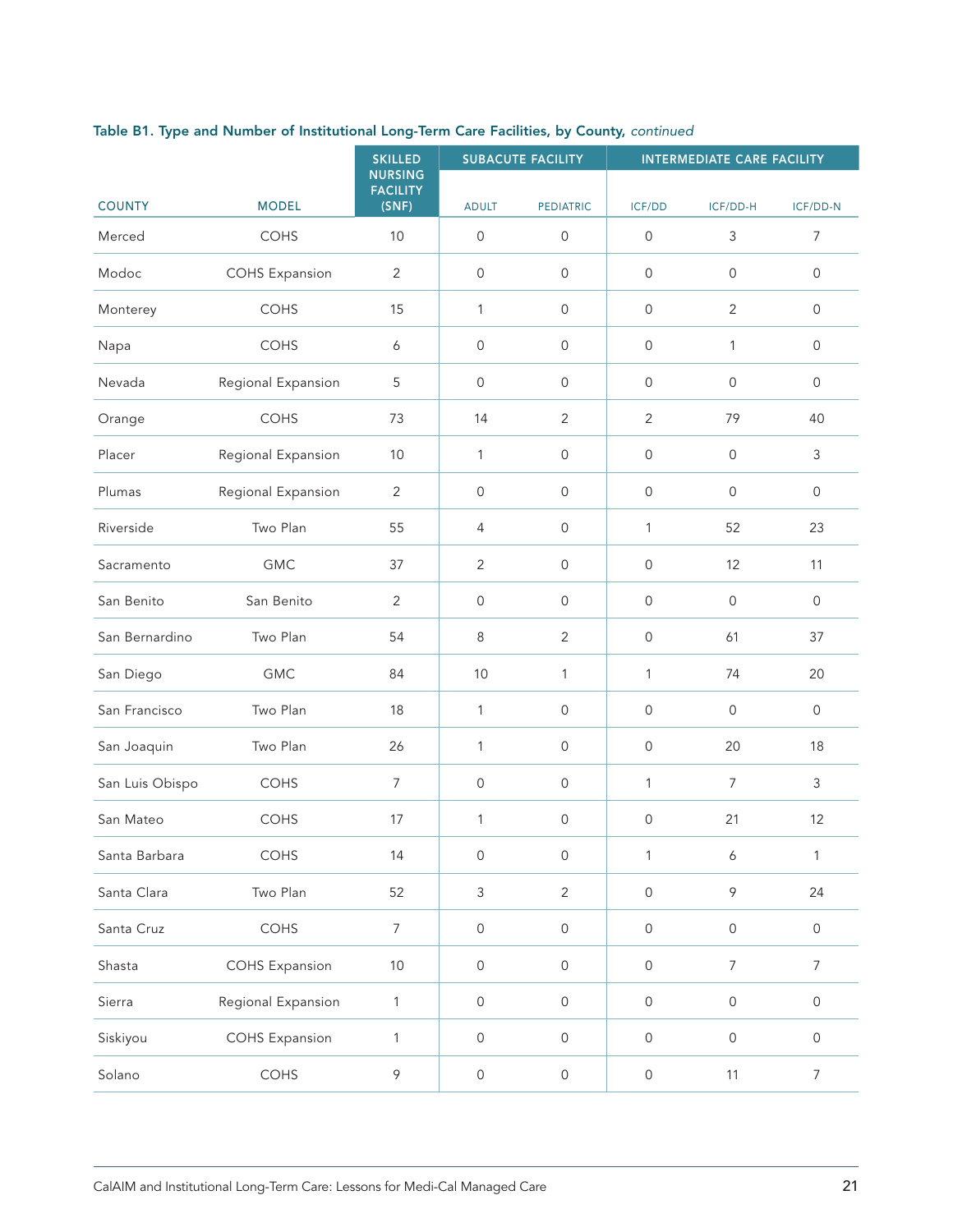|               |                       | <b>SKILLED</b>                             | <b>SUBACUTE FACILITY</b> |                  | <b>INTERMEDIATE CARE FACILITY</b> |             |                |
|---------------|-----------------------|--------------------------------------------|--------------------------|------------------|-----------------------------------|-------------|----------------|
| <b>COUNTY</b> | <b>MODEL</b>          | <b>NURSING</b><br><b>FACILITY</b><br>(SNF) | <b>ADULT</b>             | <b>PEDIATRIC</b> | <b>ICF/DD</b>                     | ICF/DD-H    | ICF/DD-N       |
| Sonoma        | <b>COHS</b>           | 20                                         | 1                        | $\mathbf{0}$     | 0                                 | 8           | 5              |
| Stanislaus    | Two Plan              | 19                                         | $\mathbf 0$              | $\mathbf{0}$     | 0                                 | 1           | $\overline{0}$ |
| Sutter        | Regional Expansion    | 4                                          | $\mathbf 0$              | $\mathbf{0}$     | 0                                 | $\mathbf 0$ | 4              |
| Tehama        | Regional Expansion    | $\overline{2}$                             | $\mathbf 0$              | $\mathbf{0}$     | 0                                 | $\mathbf 0$ | $\mathbf 0$    |
| Trinity       | <b>COHS Expansion</b> | 1                                          | $\mathbf 0$              | $\mathbf{0}$     | 0                                 | $\mathbf 0$ | 0              |
| Tulare        | Two Plan              | 17                                         | $\overline{2}$           | $\mathbf{0}$     | 3                                 | 1           | 18             |
| Tuolumne      | Regional Expansion    | 3                                          | $\mathbf 0$              | $\mathbf{O}$     | 0                                 | $\mathbf 0$ | $\mathbf 0$    |
| Ventura       | <b>COHS</b>           | 19                                         | 3                        | $\mathbf{0}$     | 0                                 | 21          | 11             |
| Yolo          | <b>COHS</b>           | 6                                          | 1                        | $\mathbf{O}$     | 0                                 | 1           | 6              |
| Yuba          | Regional Expansion    | 1                                          | $\mathbf 0$              | $\overline{0}$   | 0                                 | $\mathbf 0$ | $\overline{0}$ |
|               | Total                 | 1,207                                      | 120                      | 10               | 15                                | 646         | 395            |

#### Table B1. Type and Number of Institutional Long-Term Care Facilities, by County, *continued*

#### Table B2. Total Number of Institutional Long-Term Care Facilities, by Medi-Cal Managed Care Model

|                       | <b>SKILLED</b>                             | <b>SUBACUTE FACILITY</b> |                  | <b>INTERMEDIATE CARE FACILITY</b> |             |              |
|-----------------------|--------------------------------------------|--------------------------|------------------|-----------------------------------|-------------|--------------|
| <b>MODEL</b>          | <b>NURSING</b><br><b>FACILITY</b><br>(SNF) | <b>ADULT</b>             | <b>PEDIATRIC</b> | ICF/DD                            | ICF/DD-H    | ICF/DD-N     |
| <b>COHS Expansion</b> | 24                                         | $\mathbf 0$              | $\mathbf 0$      | 0                                 | 9           | 7            |
| <b>GMC</b>            | 121                                        | 11                       | 1                | $\mathbf{1}$                      | 86          | 31           |
| Imperial              | 3                                          | $\overline{0}$           | $\mathbf 0$      | $\mathsf{O}\xspace$               | 3           | $\mathsf{O}$ |
| Regional Expansion    | 49                                         | 2                        | $\mathbf 0$      | $\mathbf 0$                       | 2           | 11           |
| San Benito            | 2                                          | $\mathbf 0$              | $\mathbf 0$      | $\mathsf{O}\xspace$               | $\mathbf 0$ | $\mathsf{O}$ |
| Two Plan              | 788                                        | 83                       | 7                | 10                                | 381         | 254          |
| Total                 | 1,207                                      | 116                      | 10               | 15                                | 646         | 395          |

TABLES B1 AND B2:

Note: *COHS* is County Organized Health System, *GMC* is Geographic Managed Care, *ICF/DD* is intermediate care facility/developmentally disabled, *ICF/DD-H* is intermediate care facility/developmentally disabled-habilitative, *ICF/DD-N* is intermediate care facility/developmentally disabled-nursing.

Sources: *[Licensed and Certified Healthcare Facility Locations](https://data.chhs.ca.gov/dataset/healthcare-facility-locations/resource/098bbc36-044d-441f-9442-1f4db4d8aaa0)*, California Health and Human Services Agency (CalHHS), last updated January 10, 2022. [Subacute Contracting Unit \(SCU\) Adult Medi-Cal Provider List](https://www.dhcs.ca.gov/provgovpart/Documents/Adult-Subacute-Medi-Cal-Provider-List-1-14-21.pdf) (PDF), California Department of Health Care Services (DHCS), accessed February 7, 2022. [Subacute Contracting Unit \(SCU\) Pediatric Medi-Cal Provider List](https://www.dhcs.ca.gov/provgovpart/Documents/Pediatric-Subacute-Medi-Cal-Provider-List-2020.pdf) (PDF), DHCS, accessed February 7, 2022.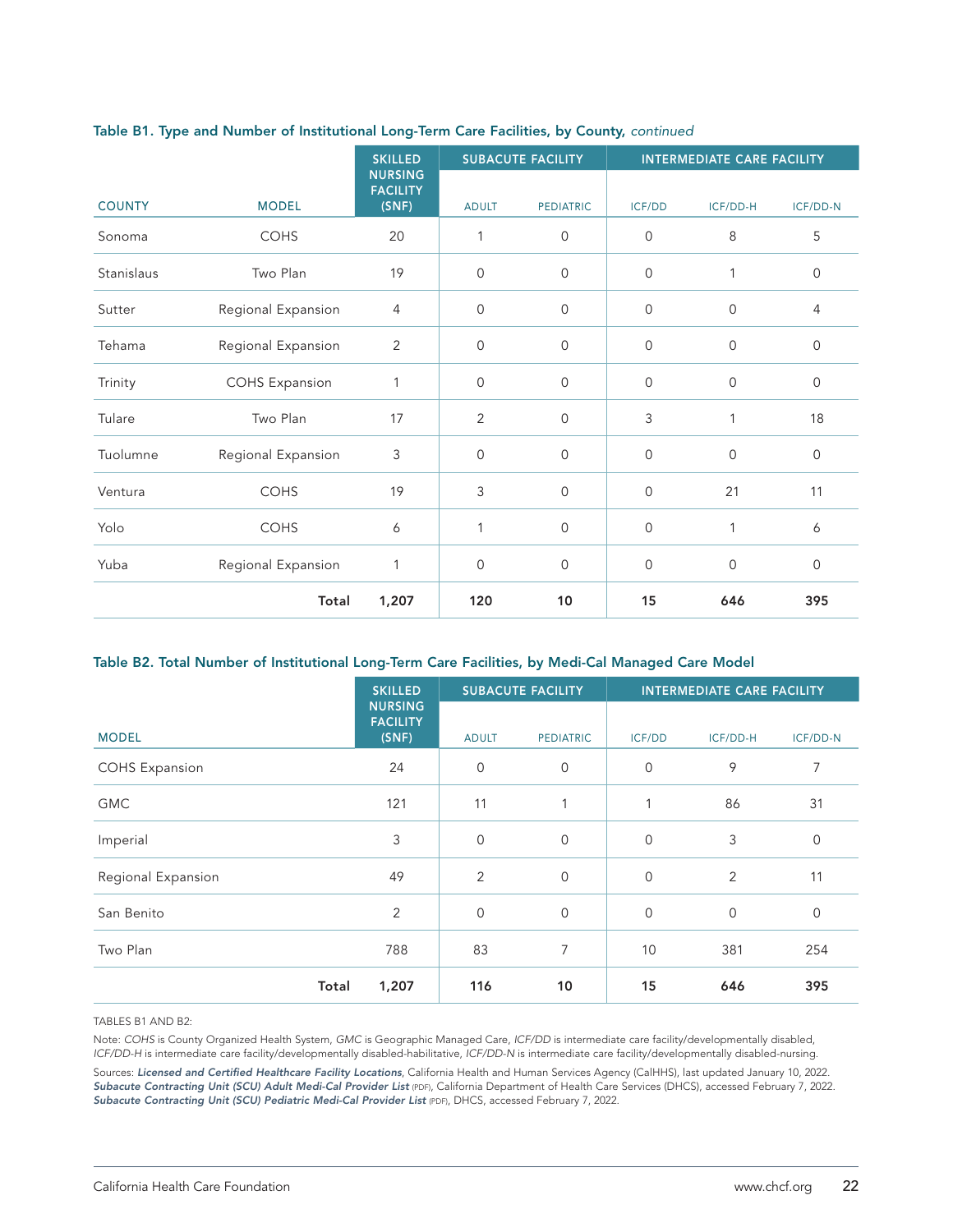#### <span id="page-22-0"></span>Endnotes

- 1. *[CalAIM \(California Advancing and Innovating Medi-Cal](https://www.dhcs.ca.gov/CalAIM/Pages/calaim.aspx)*, California Department of Health Care Services (DHCS), accessed January 18, 2022.
- 2. "[Medi-Cal](https://www.chcf.org/topic/medi-cal/)," California Health Care Foundation (CHCF), accessed January 18, 2022.
- 3. "[Medicaid Managed Care Market Tracker](https://www.kff.org/data-collection/medicaid-managed-care-market-tracker/)," KFF, accessed January 18, 2022.
- 4. "[Medi-Cal Enrollment](https://www.dhcs.ca.gov/dataandstats/Pages/Medi-Cal-Eligibility-Statistics.aspx)," California DHCS, accessed January 18, 2022.
- 5 *CalAIM*, DHCS.
- 6. *[Medi-Cal Managed Care Program Managed Care](https://www.dhcs.ca.gov/services/Documents/MMCD/MMCDModelFactSheet.pdf)  [Models Fact Sheet](https://www.dhcs.ca.gov/services/Documents/MMCD/MMCDModelFactSheet.pdf)* (PDF), California DHCS, last updated January 2, 2020.
- 7. "[Coordinated Care Initiative Overview](https://www.dhcs.ca.gov/provgovpart/Pages/CoordinatedCareInitiative.aspx)," California DHCS, last updated January 11, 2022.
- 8. *[California Advancing and Innovating Medi-Cal \(CalAIM\)](https://www.dhcs.ca.gov/provgovpart/Documents/CalAIM-Proposal-Updated-1-8-21.pdf)  [Proposal](https://www.dhcs.ca.gov/provgovpart/Documents/CalAIM-Proposal-Updated-1-8-21.pdf)* (PDF), California DHCS, January 2021.
- 9. Key Informant in discussion with the authors, November 2021.
- 10. Robert Espinoza, "8 Signs the Shortage in Paid [Caregivers Is Getting Worse](https://phinational.org/8-signs-the-shortage-in-paid-caregivers-is-getting-worse/)," Public Health Institute (PHI), February 2, 2017; and "[Understanding the Direct Care](http://phinational.org/policy-research/key-facts-faq/)  [Workforce](http://phinational.org/policy-research/key-facts-faq/)," Public Health International, accessed February 7, 2022.
- 11. Key Informant, November 2021.
- 12. Key Informant , November 2021.
- 13. Jenna Libersky, Cara Stepanczuk, and Rebecca Sweetland Lester, *[Medicaid Managed Long-Term Services and](https://www.mathematica.org/publications/medicaid-managed-long-term-services-and-supports-themes-from-site-visits-to-five-states)  [Supports: Themes from Site Visits to Five States](https://www.mathematica.org/publications/medicaid-managed-long-term-services-and-supports-themes-from-site-visits-to-five-states)*, Mathematica, March 3, 2016.
- 14. Key Informant, November 2021; and "[Transition of](https://www.health.ny.gov/health_care/medicaid/redesign/2016-jan_rev_nh_transition_faqs.htm)  [Nursing Home Populations and Benefits to Medicaid](https://www.health.ny.gov/health_care/medicaid/redesign/2016-jan_rev_nh_transition_faqs.htm)  [Managed Care: Frequently Asked Questions](https://www.health.ny.gov/health_care/medicaid/redesign/2016-jan_rev_nh_transition_faqs.htm)," New York State Department of Health, accessed January 18, 2022.
- 15. Libersky, Stepanczuk, and Sweetland Lester, *Medicaid Managed LTSS*.
- 16. Libersky, Stepanczuk, and Sweetland Lester, *Medicaid Managed LTSS*.
- 17. Libersky, Stepanczuk, and Sweetland Lester, *Medicaid Managed LTSS*.
- 18. Libersky, Stepanczuk, and Sweetland Lester, *Medicaid Managed LTSS*; and [California Assembly Bill No. 133](https://leginfo.legislature.ca.gov/faces/billNavClient.xhtml?bill_id=202120220AB133), Chapter 143 (2021).
- 19. Key Informant, November 2021.
- 20. Laura Skufca, "[Nursing Homes and Assisted Living](https://www.aarp.org/research/topics/care/info-2020/nursing-home-long-term-care-attitudes.html)  [Are Still Popular, Despite Coronavirus Outbreaks](https://www.aarp.org/research/topics/care/info-2020/nursing-home-long-term-care-attitudes.html)," AARP, November 2020.
- 21. Erica L. Reaves and MaryBeth Musumeci, *[Medicaid and](https://www.kff.org/medicaid/report/medicaid-and-long-term-services-and-supports-a-primer/)  [Long-Term Services and Supports: A Primer, Kaiser Family](https://www.kff.org/medicaid/report/medicaid-and-long-term-services-and-supports-a-primer/)  [Foundation](https://www.kff.org/medicaid/report/medicaid-and-long-term-services-and-supports-a-primer/)*, December 15, 2015.
- 22. "[Balancing Long Term Services & Supports](https://www.medicaid.gov/medicaid/long-term-services-supports/balancing-long-term-services-supports/index.html)," Medicaid.gov, accessed January 18, 2022.
- 23. "[Long-Term Services and Supports State Scorecard](http://www.longtermscorecard.org/)," AARP, The Commonwealth Fund, and The SCAN Foundation (TSF), accessed January 18, 2022.
- 24. "[In-Home Supportive Services \(IHSS\) Program](https://www.cdss.ca.gov/in-home-supportive-services)," California Department of Social Services, accessed January 18, 2022.
- 25. "[Long-Term Services and Supports State Scorecard:](http://www.longtermscorecard.org/databystate/state?state=CA)  [California](http://www.longtermscorecard.org/databystate/state?state=CA)," AARP, The Commonwealth Fund, and TSF, accessed November 29, 2021.
- 26. "LTSS State Scorecard: California;" and *[Advancing Action:](https://www.thescanfoundation.org/publications/advancing-action-californias-performance-in-the-2020-long-term-services-and-supports-state-scorecard/)  [California's Performance in the 2020 Long-Term Services](https://www.thescanfoundation.org/publications/advancing-action-californias-performance-in-the-2020-long-term-services-and-supports-state-scorecard/)  [and Supports State Scorecard](https://www.thescanfoundation.org/publications/advancing-action-californias-performance-in-the-2020-long-term-services-and-supports-state-scorecard/)*, TSF, September 2020.
- 27. *Advancing Action*, TSF: and Jesse Bedayn, "[No Way Out:](https://calmatters.org/health/2022/01/california-nursing-homes-transition/)  [How the Poor Get Stranded in California Nursing Homes](https://calmatters.org/health/2022/01/california-nursing-homes-transition/)," CalMatters, January 20, 2022.
- 28. "[Managed Care's Effect on Outcomes](https://www.macpac.gov/subtopic/managed-cares-effect-on-outcomes/)," Medicaid and CHIP Payment and Access Commission (MACPAC), accessed January 18, 2022.
- 29. Maria Dominiak and Jenna Libersky, *[Medicaid Rate-Setting](https://www.mathematica.org/publications/medicaid-ratesetting-for-managed-longterm-services-and-supports-basic-practices-for-integrated)  [for Managed Long-Term Services and Supports: Basic](https://www.mathematica.org/publications/medicaid-ratesetting-for-managed-longterm-services-and-supports-basic-practices-for-integrated)  [Practices for Integrated Medicare-Medicaid Programs](https://www.mathematica.org/publications/medicaid-ratesetting-for-managed-longterm-services-and-supports-basic-practices-for-integrated)*, Mathematica, July 1, 2016.
- 30 *[2020–2021 Medicaid Managed Care Rate Development](https://www.medicaid.gov/medicaid/managed-care/downloads/2020-2021-medicaid-rate-guide.pdf)  [Guide for Rating Periods Starting Between July 1, 2020,](https://www.medicaid.gov/medicaid/managed-care/downloads/2020-2021-medicaid-rate-guide.pdf)  [and June 30, 2021](https://www.medicaid.gov/medicaid/managed-care/downloads/2020-2021-medicaid-rate-guide.pdf)* (PDF), Centers for Medicare & Medicaid Services (CMS), Disabled and Elderly Health Programs Group, July 2, 2020; and Debra Lipson et al., *[Developing Capitation](https://www.chcs.org/media/MLTSS-Rate-Setting_Final.pdf)  [Rates for Medicaid Managed Long-Term Services and](https://www.chcs.org/media/MLTSS-Rate-Setting_Final.pdf)  [Supports Programs: State Considerations](https://www.chcs.org/media/MLTSS-Rate-Setting_Final.pdf)* (PDF), Center for Health Care Strategies (CHCS), January 2016.
- 31 *[Contract Year Ending 2019 Arizona Long-Term Care](https://www.azahcccs.gov/PlansProviders/Downloads/CapitationRates/ALTCS/ActuarialCertification2018.pdf)  [System / Elderly and Physical Disability Capitation Rate](https://www.azahcccs.gov/PlansProviders/Downloads/CapitationRates/ALTCS/ActuarialCertification2018.pdf)  [Certification](https://www.azahcccs.gov/PlansProviders/Downloads/CapitationRates/ALTCS/ActuarialCertification2018.pdf)* (PDF), Arizona Health Care Cost Containment System (AHCCCS), Division of Health Care Management, August 21, 2018; *[Commonwealth of Virginia Department](https://www.dmas.virginia.gov/media/3579/final-ccc-plus-contract-renewal-effective-july-1-2021.pdf)  [of Medical Assistance Services Commonwealth](https://www.dmas.virginia.gov/media/3579/final-ccc-plus-contract-renewal-effective-july-1-2021.pdf)  [Coordinated Care Plus MCO Contract for Managed](https://www.dmas.virginia.gov/media/3579/final-ccc-plus-contract-renewal-effective-july-1-2021.pdf)  [Long Term Services and Supports](https://www.dmas.virginia.gov/media/3579/final-ccc-plus-contract-renewal-effective-july-1-2021.pdf)* (PDF), State of Virginia, effective July 2021 – June 30, 2022; and H. Stephen Kaye, *[Using Capitation to Promote Home and Community-](https://clpc.ucsf.edu/sites/clpc.ucsf.edu/files/reports/MLTSS Capitation to Promote HCBS 11-17.pdf)[Based Services](https://clpc.ucsf.edu/sites/clpc.ucsf.edu/files/reports/MLTSS Capitation to Promote HCBS 11-17.pdf)* (PDF), Community Living Policy Center, November 2017.
- 32. "[Senior Care Options](https://www.mass.gov/senior-care-options-sco)," Mass.gov, Commonwealth of Massachusetts, 2022.
- 33. Key Informant in discussion with the authors, January 2022.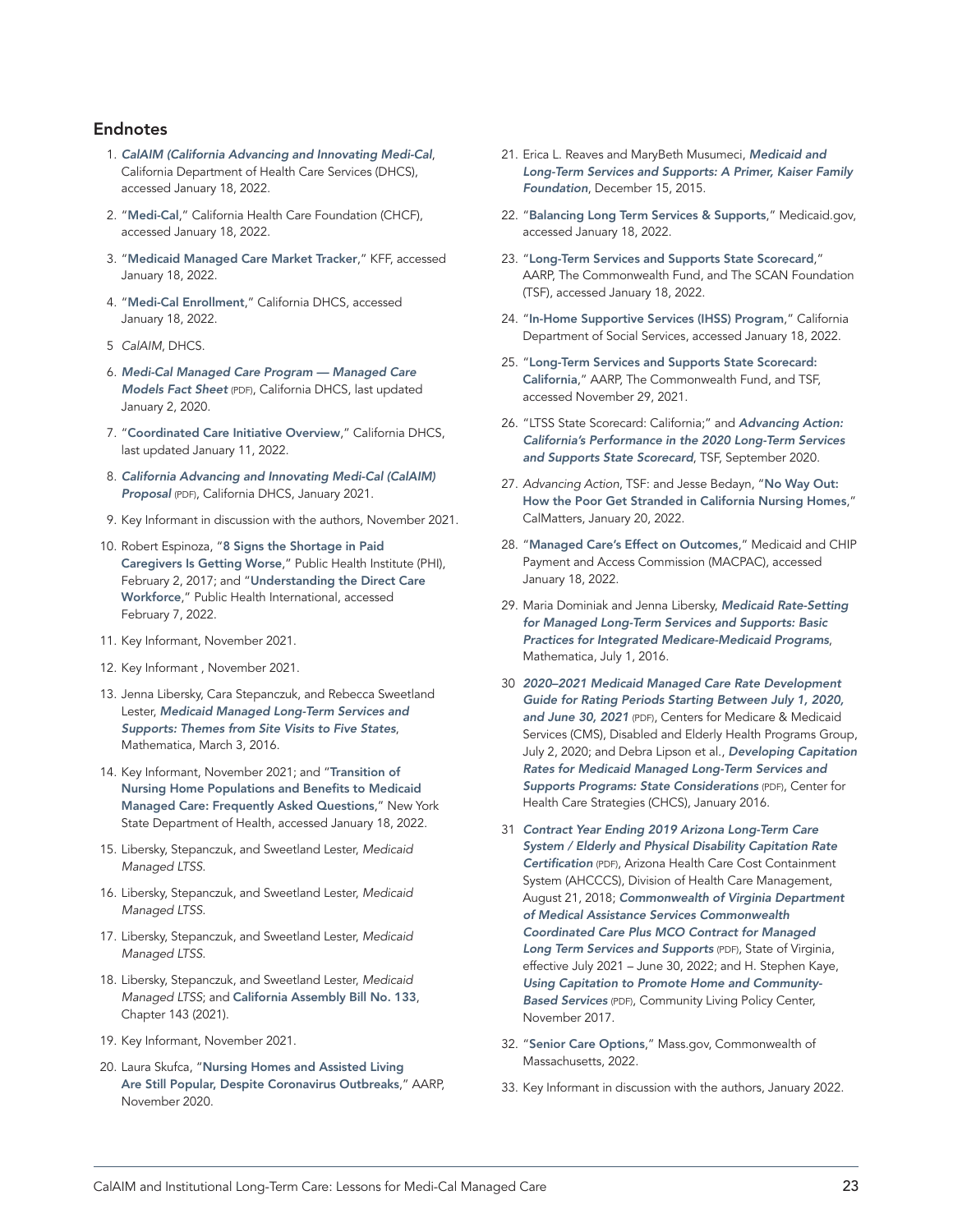- 34. [Masshealth Senior Care Options Second Amended](https://nam10.safelinks.protection.outlook.com/?url=https%3A%2F%2Fwww.mass.gov%2Fdoc%2F2nd-amended-and-restated-sco-contract-boston-medical-center-health-plan-bmchp%2Fdownload&data=04%7C01%7Ckmeyers%40chcf.org%7Cee65dd796a174859693a08d9dbac8a28%7C7169edab4433484e936cf1cd3cc84c49%7C0%7C0%7C637782356371847152%7CUnknown%7CTWFpbGZsb3d8eyJWIjoiMC4wLjAwMDAiLCJQIjoiV2luMzIiLCJBTiI6Ik1haWwiLCJXVCI6Mn0%3D%7C3000&sdata=yKHGy5NfAZGXnZxEw%2FNy8%2Bken0P7FvMsFzK6K5%2BUWy4%3D&reserved=0)  [and Restated Contract for Senior Care Organizations](https://nam10.safelinks.protection.outlook.com/?url=https%3A%2F%2Fwww.mass.gov%2Fdoc%2F2nd-amended-and-restated-sco-contract-boston-medical-center-health-plan-bmchp%2Fdownload&data=04%7C01%7Ckmeyers%40chcf.org%7Cee65dd796a174859693a08d9dbac8a28%7C7169edab4433484e936cf1cd3cc84c49%7C0%7C0%7C637782356371847152%7CUnknown%7CTWFpbGZsb3d8eyJWIjoiMC4wLjAwMDAiLCJQIjoiV2luMzIiLCJBTiI6Ik1haWwiLCJXVCI6Mn0%3D%7C3000&sdata=yKHGy5NfAZGXnZxEw%2FNy8%2Bken0P7FvMsFzK6K5%2BUWy4%3D&reserved=0)  [by and Between the Executive Office of Health and](https://nam10.safelinks.protection.outlook.com/?url=https%3A%2F%2Fwww.mass.gov%2Fdoc%2F2nd-amended-and-restated-sco-contract-boston-medical-center-health-plan-bmchp%2Fdownload&data=04%7C01%7Ckmeyers%40chcf.org%7Cee65dd796a174859693a08d9dbac8a28%7C7169edab4433484e936cf1cd3cc84c49%7C0%7C0%7C637782356371847152%7CUnknown%7CTWFpbGZsb3d8eyJWIjoiMC4wLjAwMDAiLCJQIjoiV2luMzIiLCJBTiI6Ik1haWwiLCJXVCI6Mn0%3D%7C3000&sdata=yKHGy5NfAZGXnZxEw%2FNy8%2Bken0P7FvMsFzK6K5%2BUWy4%3D&reserved=0)  [Human Services and Boston Medical Center Health Plan,](https://nam10.safelinks.protection.outlook.com/?url=https%3A%2F%2Fwww.mass.gov%2Fdoc%2F2nd-amended-and-restated-sco-contract-boston-medical-center-health-plan-bmchp%2Fdownload&data=04%7C01%7Ckmeyers%40chcf.org%7Cee65dd796a174859693a08d9dbac8a28%7C7169edab4433484e936cf1cd3cc84c49%7C0%7C0%7C637782356371847152%7CUnknown%7CTWFpbGZsb3d8eyJWIjoiMC4wLjAwMDAiLCJQIjoiV2luMzIiLCJBTiI6Ik1haWwiLCJXVCI6Mn0%3D%7C3000&sdata=yKHGy5NfAZGXnZxEw%2FNy8%2Bken0P7FvMsFzK6K5%2BUWy4%3D&reserved=0)  [Inc.](https://nam10.safelinks.protection.outlook.com/?url=https%3A%2F%2Fwww.mass.gov%2Fdoc%2F2nd-amended-and-restated-sco-contract-boston-medical-center-health-plan-bmchp%2Fdownload&data=04%7C01%7Ckmeyers%40chcf.org%7Cee65dd796a174859693a08d9dbac8a28%7C7169edab4433484e936cf1cd3cc84c49%7C0%7C0%7C637782356371847152%7CUnknown%7CTWFpbGZsb3d8eyJWIjoiMC4wLjAwMDAiLCJQIjoiV2luMzIiLCJBTiI6Ik1haWwiLCJXVCI6Mn0%3D%7C3000&sdata=yKHGy5NfAZGXnZxEw%2FNy8%2Bken0P7FvMsFzK6K5%2BUWy4%3D&reserved=0) (PDF), State of Massachusetts, signed by Daniel Tsai, February 28, 2019.
- 35. MassHealth Senior Care Options Contract, 2019.
- 36. *[Managed Long-Term Services and Supports Rate-Setting](https://www.chcs.org/resource/risk-adjustment-functional-status/)  [Resource Center: Risk Adjustment for Functional Status](https://www.chcs.org/resource/risk-adjustment-functional-status/)*, Center for Health Care Strategies, last updated 2016.
- 37. *[Look Before You Leap: Risk Adjustment for Managed Care](https://www.chcs.org/resource/look-leap-risk-adjustment-managed-care-plans-covering-long-term-services-supports/)  [Plans Covering Long-Term Services and Supports](https://www.chcs.org/resource/look-leap-risk-adjustment-managed-care-plans-covering-long-term-services-supports/)*, Center for Health Care Strategies, August 2016.
- 38. *[Special Supplemental Benefits for the Chronically Ill in](https://atiadvisory.com/special-supplemental-benefits-for-the-chronically-ill-in-plan-year-2021/)  [Plan Year 2021](https://atiadvisory.com/special-supplemental-benefits-for-the-chronically-ill-in-plan-year-2021/)*, ATI Advisory, accessed February 6, 2022.
- 39. "[Dual Eligibles Coordinated Care Demonstration](https://www.dhcs.ca.gov/Pages/DualsDemonstration.aspx)  [Cal MediConnect](https://www.dhcs.ca.gov/Pages/DualsDemonstration.aspx)," California DHCS, last updated March 22, 2021.
- 40. [Contract](https://www.cms.gov/Medicare-Medicaid-Coordination/Medicare-and-Medicaid-Coordination/Medicare-Medicaid-Coordination-Office/FinancialAlignmentInitiative/Downloads/CAContract.pdf) (PDF), CMS and California DHCS, effective September 1, 2019.
- 41. Carrie Graham, Mel Neri, and Edward Bozwell Bueno, *[The Impact of Cal MediConnect on Transitions from](https://www.thescanfoundation.org/sites/default/files/the_impact_of_cal_mediconnect_on_transitions_from_institutional_to_community-based_settings_may_2017.pdf)  [Institutional to Community-Based Settings](https://www.thescanfoundation.org/sites/default/files/the_impact_of_cal_mediconnect_on_transitions_from_institutional_to_community-based_settings_may_2017.pdf)* (PDF), TSF, May 2017.
- 42. *[California Advancing and Innovating Medi-Cal \(CalAIM\)](https://www.dhcs.ca.gov/CalAIM/Documents/CalAIM-CS-a11y.pdf)  [Community Supports for Social Drivers of Health](https://www.dhcs.ca.gov/CalAIM/Documents/CalAIM-CS-a11y.pdf)* (PDF), California DHCS, accessed January 18, 2022.
- 43. "[Value-Based Payment](https://www.macpac.gov/subtopic/value-based-purchasing/)," MACPAC, accessed January 18, 2022.
- 44. Allyson Evans and Valerie King, *[Strategies to Encourage](https://www.milbank.org/publications/strategies-to-encourage-home-and-community-based-care-through-value-based-contracting-in-managed-care/)  [Home- and Community-Based Care Through Value-Based](https://www.milbank.org/publications/strategies-to-encourage-home-and-community-based-care-through-value-based-contracting-in-managed-care/)  [Contracting in Managed Care](https://www.milbank.org/publications/strategies-to-encourage-home-and-community-based-care-through-value-based-contracting-in-managed-care/)*, Milbank Memorial Fund, January 20, 2021; and *[Comprehensive Medical Programs:](https://www2.illinois.gov/hfs/SiteCollectionDocuments/IL20212024ComprehensiveMedicalProgramsQualityStrategyD1.pdf)  [Quality Strategy, 2021–2024](https://www2.illinois.gov/hfs/SiteCollectionDocuments/IL20212024ComprehensiveMedicalProgramsQualityStrategyD1.pdf)* (PDF), Illinois Department of Healthcare and Family Services, Division of Medical Programs, accessed January 18, 2022.
- 45. Alabama Medicaid, "[Governor Ivey Announces New](https://medicaid.alabama.gov/news_detail.aspx?ID=12989)  [Medicaid Long-Term Care Program Offering Enhanced](https://medicaid.alabama.gov/news_detail.aspx?ID=12989)  [Care Management, More Community Options](https://medicaid.alabama.gov/news_detail.aspx?ID=12989)," press release, October 1, 2018.
- 46. "[Integrated Care Network](https://medicaid.alabama.gov/content/5.0_Managed_Care/5.2_Other_MC_Programs/5.2.4_ICNs.aspx)," Alabama Medicaid, accessed January 31, 2022.
- 47. *[Texas Medicaid andCHIP Uniform Managed Care](https://www.hhs.texas.gov/services/health/medicaid-chip/managed-care-contract-management/texas-medicaid-chip-uniform-managed-care-manual)  [Manual](https://www.hhs.texas.gov/services/health/medicaid-chip/managed-care-contract-management/texas-medicaid-chip-uniform-managed-care-manual)*, Texas Health and Human Services, accessed January 18, 2022.
- 48. Jessica Silver-Greenberg and Amy Julia Harris, "['They Just](https://www.nytimes.com/2020/06/21/business/nursing-homes-evictions-discharges-coronavirus.html)  [Dumped Him Like Trash': Nursing Homes Evict Vulnerable](https://www.nytimes.com/2020/06/21/business/nursing-homes-evictions-discharges-coronavirus.html)  [Residents,](https://www.nytimes.com/2020/06/21/business/nursing-homes-evictions-discharges-coronavirus.html)" *New York Times*, June 21, 2020; Katie Engelhart, "[Some Nursing Homes are Illegally Evicting Elderly and](https://www.nbcnews.com/news/us-news/some-nursing-homes-are-illegally-evicting-elderly-disabled-residents-who-n1087341)  [Disabled Residents Who Can't Afford to Pay](https://www.nbcnews.com/news/us-news/some-nursing-homes-are-illegally-evicting-elderly-disabled-residents-who-n1087341)," *NBC News*, November 29, 2019.
- 49. Amarilys Bernacet et al., *[Examining the Potential](https://www.macpac.gov/wp-content/uploads/2021/05/Examining-the-Potential-for-Additional-Rebalancing-of-Long-Term-Services-and-Supports.pdf)  [for Additional Rebalancing of Long-Term Services and](https://www.macpac.gov/wp-content/uploads/2021/05/Examining-the-Potential-for-Additional-Rebalancing-of-Long-Term-Services-and-Supports.pdf)  [Supports](https://www.macpac.gov/wp-content/uploads/2021/05/Examining-the-Potential-for-Additional-Rebalancing-of-Long-Term-Services-and-Supports.pdf)* (PDF), MACPAC, April 2021.
- 50. Sydney Kurle, "[Homelessness Increased 6.8% in](https://stateofreform.com/featured/2021/03/homelessness-increased-6-8-in-california-from-2019-to-2020/#:~:text=According%20to%20a%20report%20released,state%20in%20that%20time%20frame.)  [California from 2019 to 2020](https://stateofreform.com/featured/2021/03/homelessness-increased-6-8-in-california-from-2019-to-2020/#:~:text=According%20to%20a%20report%20released,state%20in%20that%20time%20frame.)," State of Reform, March 23, 2021.
- 51. Bernacet et al., *Examining the Potential*; and Sarah Swanson, Denise Rozell, and John Tschida, *[Innovations and](https://www.aucd.org/docs/publications/2019_1101_mltss_full.pdf)  [Best Practices in Medicaid Managed Long-Term Services](https://www.aucd.org/docs/publications/2019_1101_mltss_full.pdf)  [and Supports](https://www.aucd.org/docs/publications/2019_1101_mltss_full.pdf)* (PDF), Association of University Centers on Disabilities (AUCD), November 2019.
- 52. Pennsylvania Department of Human Services, *[2021](https://www.dhs.pa.gov/HealthChoices/HC-Providers/Documents/2021 CHC AGREEMENT.pdf)  [Community HealthChoices Agreement](https://www.dhs.pa.gov/HealthChoices/HC-Providers/Documents/2021 CHC AGREEMENT.pdf)* (PDF).
- 53. "[2021–22 California Spending Plan: Home- and](https://lao.ca.gov/Publications/Report/4469)  [Community-Based Services Spending Plan](https://lao.ca.gov/Publications/Report/4469)," Budget and Policy Post, Legislative Analyst's Office, November 1, 2021.
- 54. "[Assisted Living Waiver](https://www.dhcs.ca.gov/services/ltc/Pages/AssistedLivingWaiver.aspx)," DHCS, last updated February 15, 2022; and *[Summary of the California](https://www.thescanfoundation.org/publications/summary-of-the-california-enacted-2021-22-budget-and-home-and-community-based-services-spending-plan-impact-on-older-adults-people-with-disabilities-and-their-caregivers/)  [Enacted 2021–2022 Budget and Home- and Community-](https://www.thescanfoundation.org/publications/summary-of-the-california-enacted-2021-22-budget-and-home-and-community-based-services-spending-plan-impact-on-older-adults-people-with-disabilities-and-their-caregivers/)[Based Services Spending Plan: Impact on Older Adults,](https://www.thescanfoundation.org/publications/summary-of-the-california-enacted-2021-22-budget-and-home-and-community-based-services-spending-plan-impact-on-older-adults-people-with-disabilities-and-their-caregivers/)  [People with Disabilities, and Their Caregivers](https://www.thescanfoundation.org/publications/summary-of-the-california-enacted-2021-22-budget-and-home-and-community-based-services-spending-plan-impact-on-older-adults-people-with-disabilities-and-their-caregivers/)* (PDF), TSF, September 2021.
- 55. *[Aligning Housing and Health Care to Support People](https://www.chcf.org/project/aligning-housing-and-health-care-people-experiencing-homelessness/)  [Experiencing Homelessness: Opportunities in CalAIM](https://www.chcf.org/project/aligning-housing-and-health-care-people-experiencing-homelessness/)*, CHCF, January 14, 2022.
- 56. Esther M. Friedman et al., "[Do Family Caregivers](https://academic.oup.com/gerontologist/article/59/5/e535/5427472?login=true)  [Offset Healthcare Costs for Older Adults? A Mapping](https://academic.oup.com/gerontologist/article/59/5/e535/5427472?login=true)  [Review on the Costs of Care for Older Adults With](https://academic.oup.com/gerontologist/article/59/5/e535/5427472?login=true)  [Versus Without Caregivers](https://academic.oup.com/gerontologist/article/59/5/e535/5427472?login=true)," *The Gerontologist* 59, no. 5 (Oct. 2019): e535–51.
- 57. Howard Gleckman and Melissa M. Favreault, *[Reforming](https://www.urban.org/sites/default/files/publication/103758/reforming-long-term-care-with-lessons-from-the-covid-19-pandemic_0.pdf)  [Long-Term Care with Lessons from the COVID-19](https://www.urban.org/sites/default/files/publication/103758/reforming-long-term-care-with-lessons-from-the-covid-19-pandemic_0.pdf)  [Pandemic: Proceedings of an Urban Institute Roundtable](https://www.urban.org/sites/default/files/publication/103758/reforming-long-term-care-with-lessons-from-the-covid-19-pandemic_0.pdf)* (PDF), Urban Institute, February 2021.
- 58. "[Statewide Medicaid Managed Care Long-Term Care](https://ahca.myflorida.com/medicaid/statewide_mc/smmc_ltc.shtml)  [Program](https://ahca.myflorida.com/medicaid/statewide_mc/smmc_ltc.shtml)," Florida Agency for Health Care Administration, 2022.
- 59. [2021 Managed Care Contract Update of Long-](https://ahca.myflorida.com/medicaid/statewide_mc/pdf/Contracts/2021-10-01/Exhibit_II_B_LTC_2021-10-01.pdf)[Term Care Program](https://ahca.myflorida.com/medicaid/statewide_mc/pdf/Contracts/2021-10-01/Exhibit_II_B_LTC_2021-10-01.pdf) (PDF), Florida Agency for Health Care Administration, State of Florida, 2021.
- 60. [Relating to Human Services Family Caregivers](http://webserver.rilin.state.ri.us/BillText13/HouseText13/H5155A.pdf)  [Support Act of 2013](http://webserver.rilin.state.ri.us/BillText13/HouseText13/H5155A.pdf), H5155, State of Rhode Island January Session (2013).
- 61. "[Family Caregiver Coaching and Counseling with](https://www.dhs.state.mn.us/main/idcplg?IdcService=GET_DYNAMIC_CONVERSION&RevisionSelectionMethod=LatestReleased&dDocName=dhs-292755)  [Assessment — AC, ECS, and EW](https://www.dhs.state.mn.us/main/idcplg?IdcService=GET_DYNAMIC_CONVERSION&RevisionSelectionMethod=LatestReleased&dDocName=dhs-292755)," Minnesota Department of Human Services, accessed January 18, 2022.
- 62. Graham, Neri, and Bueno, *The Impact of Cal MediConnect*.
- 63. Brooke Hollister et al., "Yes, Collaboration Can Happen — and Means Better Quality of Life for LTC Residents," *Aging Today*, January-February 2016.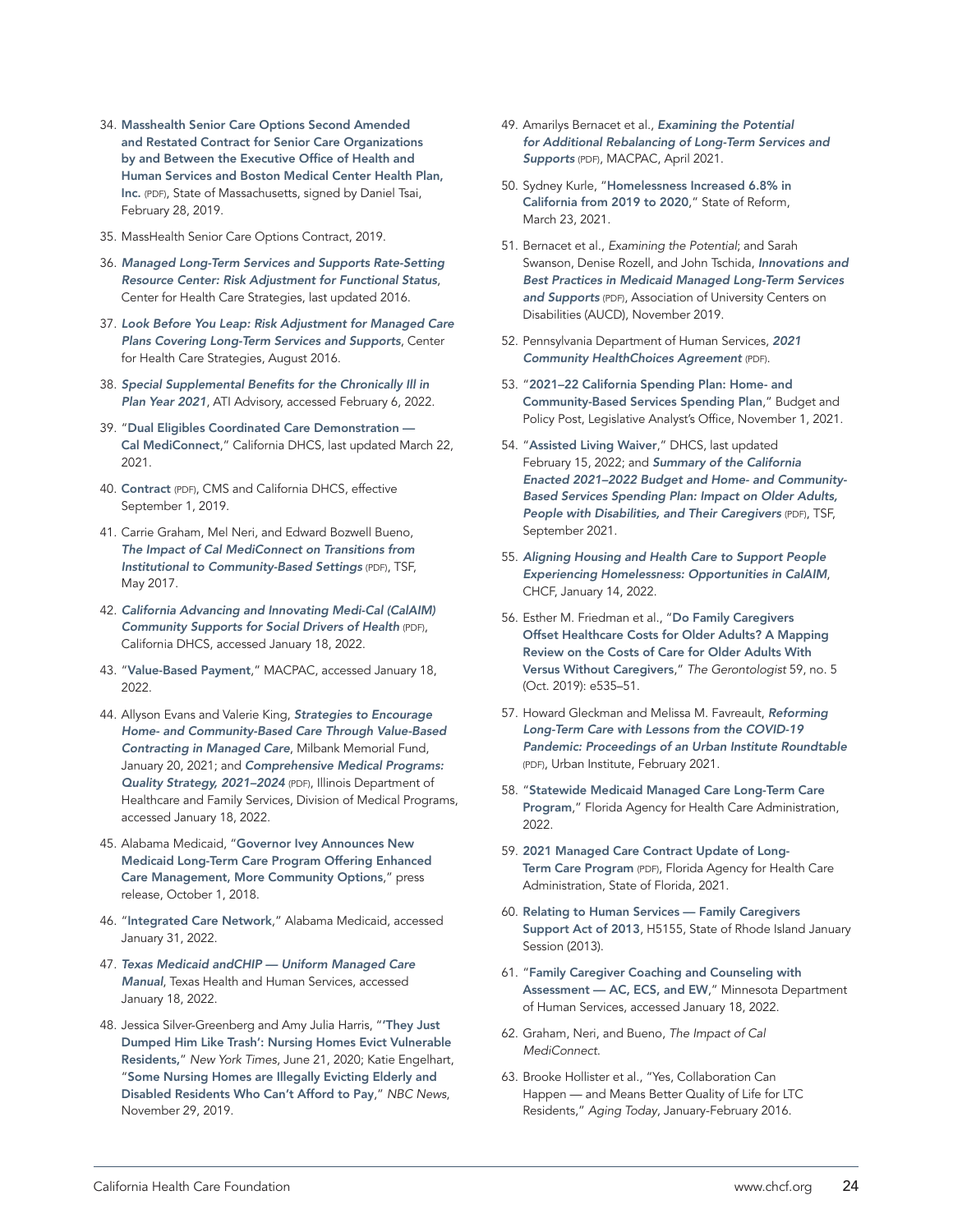- 64. "[Multipurpose Senior Services Program](https://www.dhcs.ca.gov/services/medi-cal/Pages/MSSPMedi-CalWaiver.aspx)," California DHCS, last updated December 23, 2021.
- 65. Carrie Graham et al., *[Provision of Home- and](http://www.thescanfoundation.org/sites/default/files/ucb_researchbrief_hcbs_final.pdf)  [Community-Based Services Through Cal MediConnect](http://www.thescanfoundation.org/sites/default/files/ucb_researchbrief_hcbs_final.pdf)  [Health Plans](http://www.thescanfoundation.org/sites/default/files/ucb_researchbrief_hcbs_final.pdf)* (PDF), TSF, November 2017.
- 66. "[Minimum Data Set \(MDS\) 3.0 for Nursing Homes and](https://www.cms.gov/Medicare/Quality-Initiatives-Patient-Assessment-Instruments/NursingHomeQualityInits/NHQIMDS30)  [Swing Bed Providers](https://www.cms.gov/Medicare/Quality-Initiatives-Patient-Assessment-Instruments/NursingHomeQualityInits/NHQIMDS30)," CMS, last updated February 16, 2022.
- 67. *[California Advancing and Innovating Medi-Cal \(CalAIM\)](https://www.dhcs.ca.gov/CalAIM/Documents/CalAIM-PH-a11y.pdf)  [Population Health Management](https://www.dhcs.ca.gov/CalAIM/Documents/CalAIM-PH-a11y.pdf)* (PDF), California DHCS, accessed January 18, 2022.
- 68. Graham, Neri, and Bueno, *The Impact of Cal MediConnect*.
- 69. Key Informant, January 2022.
- 70. Pennsylvania Department of Human Services, *[2020](https://www.dhs.pa.gov/HealthChoices/HC-Services/Documents/CHC-Final2020Agreement.pdf)  [Community HealthChoices Agreement](https://www.dhs.pa.gov/HealthChoices/HC-Services/Documents/CHC-Final2020Agreement.pdf)* (PDF).
- 71. Commonwealth of Virginia Department of Medical Assistance Services Commonwealth Coordinated Care Plus MCO Contract for Managed Long-Term Services and Supports.
- 72. "[Enhanced Care Management, Community Supports,](https://www.dhcs.ca.gov/Pages/ECMandILOS.aspx)  [and Incentive Payments](https://www.dhcs.ca.gov/Pages/ECMandILOS.aspx)," California DHCS, last updated February 15, 2022.
- 73. [Consolidated Appropriations Act of 2021](https://www.dhcs.ca.gov/services/ltc/Pages/CCT.aspx), California DHCS, last updated August 13, 2021.
- 74. Bedayn, "No Way Out".
- 75. Key Informant, January 2022
- 76. Key Informant, January 2022.
- 77. *[Skilled Nursing Facilities: Absent Effective State](https://www.bsa.ca.gov/pdfs/reports/2017-109.pdf)  [Oversight, Substandard Quality of Care Has Continued](https://www.bsa.ca.gov/pdfs/reports/2017-109.pdf)* (PDF), California State Auditor, May 2018; and *[CDPH's](https://lao.ca.gov/handouts/Health/2021/Licensing-and-Certification-of-SNFs-100521.pdf)  [Licensing and Certification of SNFs](https://lao.ca.gov/handouts/Health/2021/Licensing-and-Certification-of-SNFs-100521.pdf)* (PDF), Legislative Analyst's Office, October 5, 2021.
- 78. *Skilled Nursing Facilities*, California State Auditor.
- 79. Carrie Graham et al., "[Assessing the Quality of](https://journals.sagepub.com/doi/full/10.1177/0046958018800090)  [Nursing Homes in Managed Care Organizations:](https://journals.sagepub.com/doi/full/10.1177/0046958018800090)  [Integrating LTSS for Dually Eligible Beneficiaries](https://journals.sagepub.com/doi/full/10.1177/0046958018800090)," *INQUIRY: The Journal of Health Care Organization, Provision, and Financing* 55, no. 1–10 (Sep. 2018).
- 80. Charlene Harrington, Leslie Ross, and Susan Chapman, "[Nurse Staffing and Coronavirus Infections in California](https://journals.sagepub.com/doi/full/10.1177/1527154420938707)  [Nursing Homes](https://journals.sagepub.com/doi/full/10.1177/1527154420938707)," *Policy, Politics, & Nursing Practice* 21, no. 3 (Aug. 2020): 174–86.
- 81. Key Informant , November 2021.
- 82. "[Value-Based Purchasing](https://www.tn.gov/tenncare/long-term-services-supports/value-based-purchasing.html)," Tennessee Division of TennCare, accessed January 18, 2022.
- 83. Medicare Advocacy, "[Yet Again, Value-Based Purchasing](https://medicareadvocacy.org/yet-again-value-based-purchasing-did-not-improve-quality/)  [Did Not Improve Quality](https://medicareadvocacy.org/yet-again-value-based-purchasing-did-not-improve-quality/)," December 16, 2015.
- 84. L&M Policy Research, "[Evaluation of the Nursing Home](https://innovation.cms.gov/files/reports/nursinghomevbp_evalreport.pdf)  [Value-Based Purchasing Demonstration](https://innovation.cms.gov/files/reports/nursinghomevbp_evalreport.pdf)," August 26, 2013.
- 85. [Preventable Hospitalizations and Prevention Quality](https://dshs.texas.gov/thcic/publications/hospitals/PQIReport2016/Preventable-Hospitalizations-and-Prevention-Quality-Indicators/)  [Indicators](https://dshs.texas.gov/thcic/publications/hospitals/PQIReport2016/Preventable-Hospitalizations-and-Prevention-Quality-Indicators/), Texas Health and Human Services, accessed January 18, 2022.
- 86. "Value-Based Purchasing," Tennessee Division of TennCare.
- 87. Matt Brock, "[California Again Commits to NCQA](https://blog.ncqa.org/california-again-commits-to-ncqa-health-plan-accreditation/)  [Health Plan Accreditation](https://blog.ncqa.org/california-again-commits-to-ncqa-health-plan-accreditation/)," *National Committee for Quality Assurance (NCQA) Blog*, September 3, 2021.
- 88. *[Medicare Hospice Care: Opportunities Exist to](https://www.gao.gov/assets/gao-20-10.pdf)  [Strengthen CMS Oversight of Hospice Providers](https://www.gao.gov/assets/gao-20-10.pdf)* (PDF), US Government Accountability Office, October 2019.
- 89. Victoria Sackett, "[Antipsychotic Drug Use for Dementia](https://www.aarp.org/health/conditions-treatments/info-2017/nursing-homes-antipsychotic-drugs-fd.html)  [Patients Still Widespread](https://www.aarp.org/health/conditions-treatments/info-2017/nursing-homes-antipsychotic-drugs-fd.html)," AARP, June 26, 2017.
- 90. Hollister et al., "Yes, Collaboration Can Happen."
- 91. Key Informant in discussion with the authors, November 2021; "[OIG Reports](https://www.va.gov/oig/apps/info/OversightReports.aspx?ORA=Office+of+Audits+and+Evaluations&RPP=10&RS=1)," Department of Veterans Affairs, Office of Inspector General, accessed January 18, 2022.
- 92. *Comprehensive Medical Programs Quality Strategy*, Illinois Department of Healthcare and Family Services.
- 93. [Nursing Home Compare](https://www.medicare.gov/care-compare/?providerType=NursingHome&redirect=true), Medicare.gov, accessed January 18, 2022.
- 94. Key Informant , January 2022.
- 95. "[Staffing Data Submission Payroll Based Journal \(PBJ\)](https://www.cms.gov/Medicare/Quality-Initiatives-Patient-Assessment-Instruments/NursingHomeQualityInits/Staffing-Data-Submission-PBJ)," CMS.gov, last updated January 7, 2022.
- 96. "[Cal Long Term Compare](https://callongtermcarecompare.org/)," Cal Healthcare Compare, accessed January 18, 2022.
- 97. [Facility Type Search](https://ltclicensing.oregon.gov/Facilities), Oregon Department of Human Services, Aging and People with Disabilities, accessed January 18, 2022.
- 98. [The Corporate Transparency in Elder Care Act of 2021](https://leginfo.legislature.ca.gov/faces/billTextClient.xhtml?bill_id=202120220SB650), S.B. 650, State of California (2021).
- 99. Senator Henry Stern, "Stern Bills Signed by Governor [Bring Justice to the Care Economy](https://sd27.senate.ca.gov/news/20211005-stern-bills-signed-governor-bring-justice-care-economy)," press release, October 5, 2021.
- 100. Chanee D. Fabius, "[Racial Disparities in Community](https://academic.oup.com/innovateage/article/3/Supplement_1/S779/5616382)[and Institution-Based Long-Term Services and Supports](https://academic.oup.com/innovateage/article/3/Supplement_1/S779/5616382)," *Innovation in Aging* 3, no. 1 (November 2019): S779–80; and Lauren J. Campbell et al., "[Racial/Ethnic Disparities in](https://www.ncbi.nlm.nih.gov/pmc/articles/PMC5066711/)  [Nursing Home Quality of Life Deficiencies, 2001 to 2011](https://www.ncbi.nlm.nih.gov/pmc/articles/PMC5066711/)," *Gerontology and Geriatric Medicine* 2, no. 1–9 (January-December 2016).
- 101. Yue Li, Xueya Cai, and Laurent G. Glance, "[Disparities](https://www.ncbi.nlm.nih.gov/pmc/articles/PMC4648673/)  [in 30-Day Rehospitalization Rates Among Medicare Skilled](https://www.ncbi.nlm.nih.gov/pmc/articles/PMC4648673/)  [Nursing Facility Residents by Race and Site of Care](https://www.ncbi.nlm.nih.gov/pmc/articles/PMC4648673/)," *Medical Care* 53, no. 12 (Dec. 2015): 1058–65.
- 102. Rebecca L. Mauldin et al., "[Addressing Systemic Factors](https://www.intechopen.com/online-first/78393)  [Related to Racial and Ethnic Disparities Among Older](https://www.intechopen.com/online-first/78393)  [Adults in Long-Term Care Facilities](https://www.intechopen.com/online-first/78393)," in *Effective Elimination of Structural Racism*, ed. Erick Guerrero (Arlington, TX: IntechOpen, September 1, 2021).